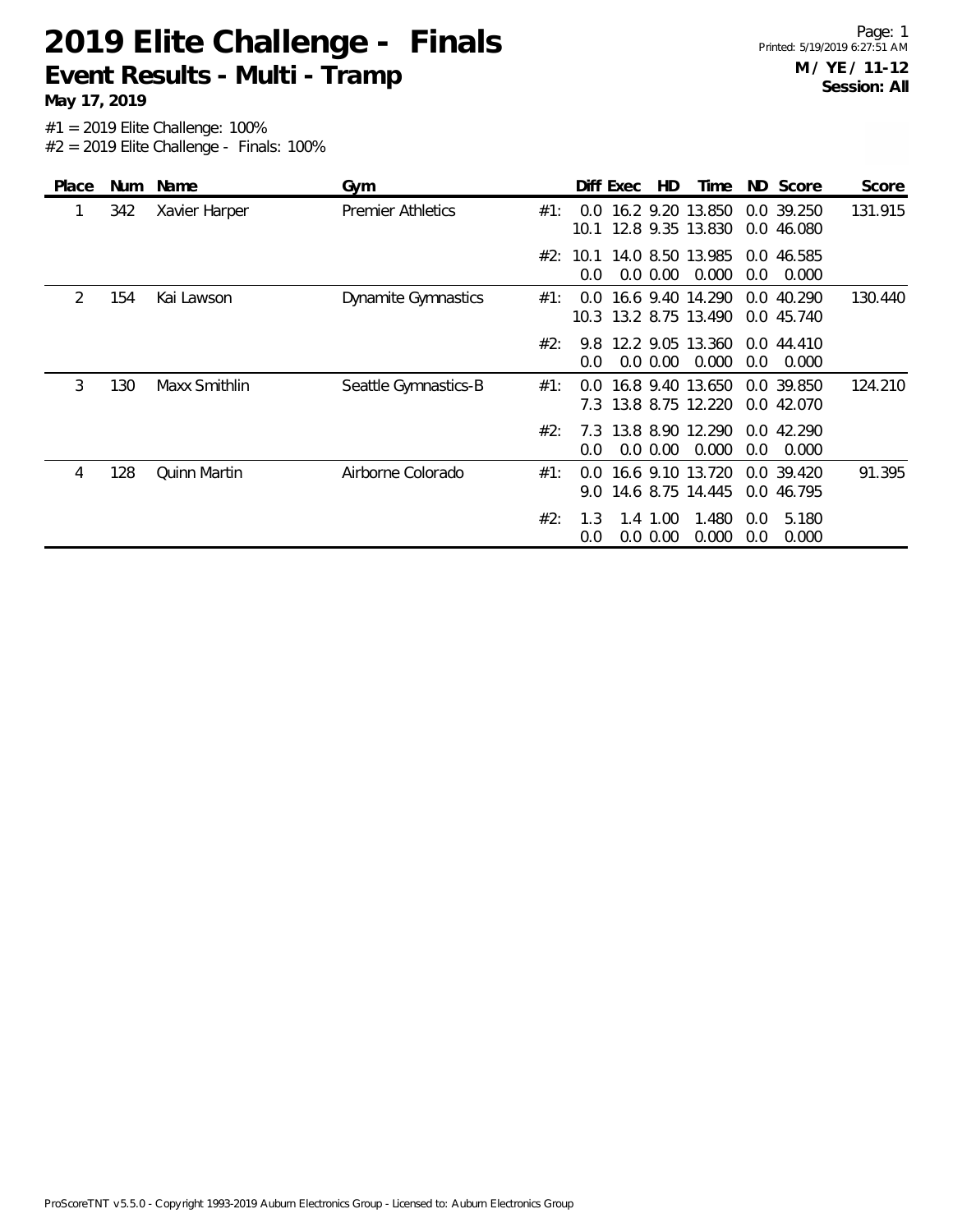**May 17, 2019**

| Place | Num | Name                  | Gym                 |     |            | Diff Exec | HD       | Time                                          |     | ND Score                 | Score   |
|-------|-----|-----------------------|---------------------|-----|------------|-----------|----------|-----------------------------------------------|-----|--------------------------|---------|
|       | 265 | Ava DeHanes           | <b>ETA</b>          | #1: |            |           |          | 0.0 17.6 9.45 14.363<br>10.4 15.4 9.20 13.540 |     | 0.0 41.413<br>0.0 48.540 | 138.153 |
|       |     |                       |                     |     | 0.0        |           | 0.0 0.00 | #2: 10.4 14.8 9.25 13.750<br>0.000            | 0.0 | 0.0 48.200<br>0.000      |         |
| 2     | 266 | Leah Edelman          | <b>ETA</b>          | #1: | 0.0        |           |          | 16.6 9.65 14.340<br>9.8 15.0 8.95 13.985      |     | 0.0 40.590<br>0.0 47.735 | 134.835 |
|       |     |                       |                     | #2: | 0.0        |           | 0.0 0.00 | 9.8 14.2 8.70 13.810<br>0.000                 | 0.0 | 0.0 46.510<br>0.000      |         |
| 3     | 268 | Betsy Nash            | <b>MTGA</b>         | #1: | 0.0<br>91  |           |          | 16.0 9.50 12.875<br>13.2 9.15 12.390          |     | 0.0 38.375<br>0.0 43.840 | 127.575 |
|       |     |                       |                     | #2: | 9.1<br>0.0 |           | 0.0 0.00 | 14.0 9.50 12.760<br>0.000                     | 0.0 | 0.0 45.360<br>0.000      |         |
| 4     | 303 | Skye Hawk             | Eagle Gymnastics TX | #1: | 0.0        |           |          | 17.6 9.50 13.425<br>8.5 15.4 9.25 13.130      |     | 0.0 40.525<br>0.0 46.280 | 119.980 |
|       |     |                       |                     | #2: | 6.1<br>0.0 | 11.2 6.60 | 0.0 0.00 | 9.275<br>0.000                                | 0.0 | 0.0 33.175<br>0.000      |         |
| 5     | 126 | Samantha Breckenridge | Kris Power Tumbling | #1: | 0.0<br>4.4 |           | 7.8 4.80 | 16.0 9.55 13.095<br>6.970                     |     | 0.0 38.645<br>0.0 23.970 | 109.030 |
|       |     |                       |                     | #2: | 8.5<br>0.0 |           | 0.0 0.00 | 14.8 9.30 13.815<br>0.000                     | 0.0 | 0.0 46.415<br>0.000      |         |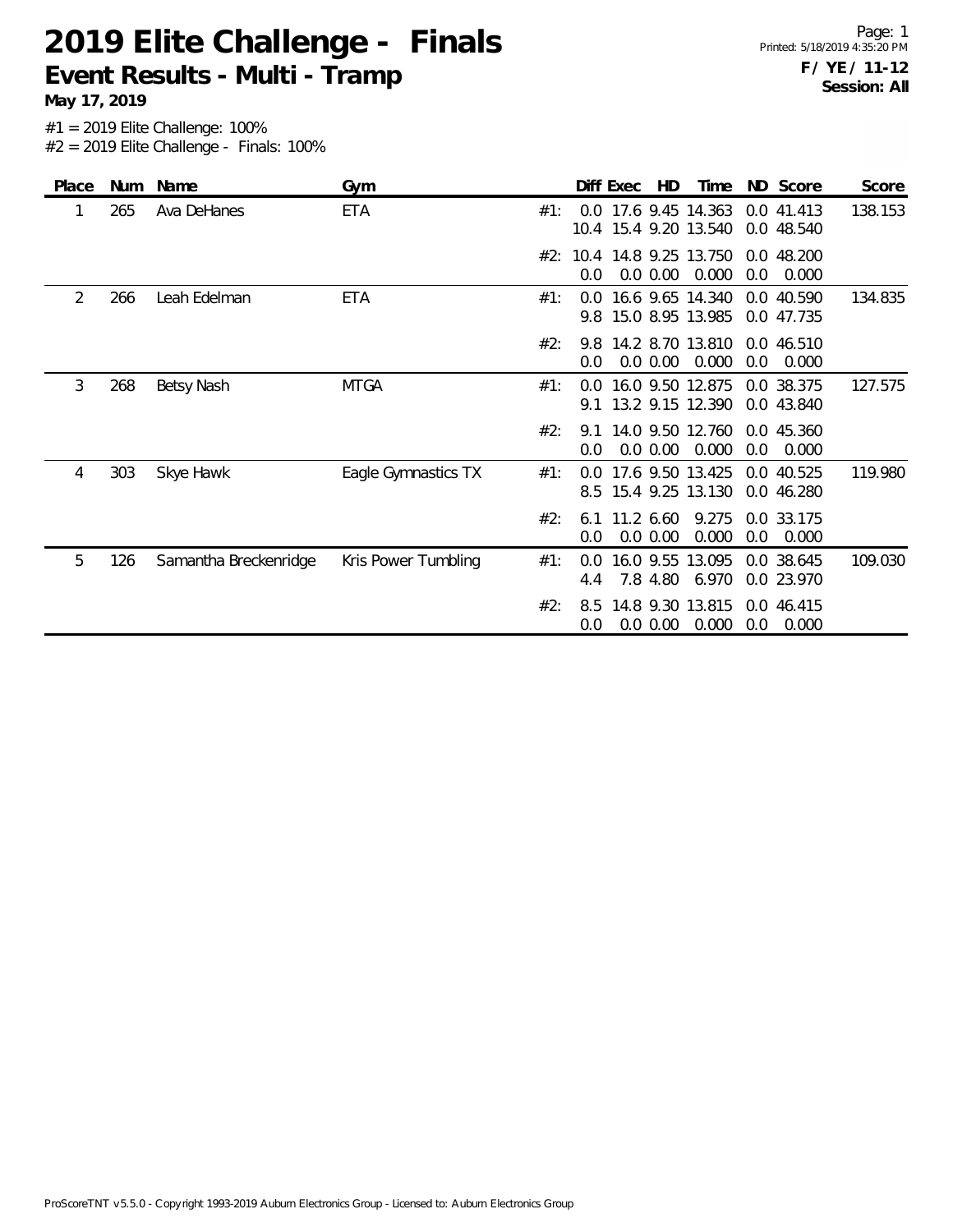**May 17, 2019**

| Score                                                                                                                                              | Diff Exec<br>HD<br>ND Score<br>Time | Gym | Name | Num | Place |
|----------------------------------------------------------------------------------------------------------------------------------------------------|-------------------------------------|-----|------|-----|-------|
| 0.0 17.6 9.45 17.545<br><b>Stars Gymnastics</b><br>0.0 44.595<br>152.330<br>Ryan Maccagnan<br>#1:<br>14.2 8.95 15.735<br>14.0<br>0.0 52.885        |                                     |     |      | 161 | 1     |
| #2: 14.0 15.6 9.50 15.750<br>0.0 54.850<br>0.000<br>0.0<br>0.000<br>0.0 0.00<br>0.0                                                                |                                     |     |      |     |       |
| 0.0 17.4 9.75 15.280<br>144.105<br>Skywalkers<br>0.0 42.430<br><b>Braxton Higgins</b><br>#1:<br>11.7 14.8 9.05 15.130<br>0.0 50.680                |                                     |     |      | 159 | 2     |
| 15.0 9.10 15.195<br>0.0 50.995<br>#2: 11.7<br>0.0 0.00<br>0.000<br>0.0<br>0.000<br>0.0                                                             |                                     |     |      |     |       |
| Gavin Britton<br>17.4 9.60 14.515<br>0.0 41.515<br>141.130<br>Premier Gymnastics<br>#1:<br>0.0<br>10.4 15.0 9.50 14.385<br>0.0 49.285              |                                     |     |      | 195 | 3     |
| 0.0 50.330<br>#2: 10.4 15.8 9.50 14.630<br>0.000<br>0.0<br>0.000<br>0.0<br>0.0 0.00                                                                |                                     |     |      |     |       |
| Garden State<br>0.0 17.0 9.25 15.020<br>0.0 41.270<br>139.140<br>Reilly Lichtman<br>#1:<br>15.2 9.15 14.540<br>0.0 48.790<br>9.9                   |                                     |     |      | 400 | 4     |
| #2:<br>15.4 9.20 14.580<br>0.0 49.080<br>9.9<br>0.0 0.00<br>0.000<br>0.0<br>0.000<br>0.0                                                           |                                     |     |      |     |       |
| Matthew Tocci<br>Garden State<br>0.0 17.2 9.65 14.946<br>138.521<br>0.0 41.796<br>#1:<br>11.4 13.2 8.80 14.140<br>0.0 47.540                       |                                     |     |      | 402 | 5     |
| #2: 11.4 14.0 9.40 14.385<br>0.0 49.185<br>0.0 0.00<br>0.000<br>0.0<br>0.000<br>0.0                                                                |                                     |     |      |     |       |
| Seattle Gymnastics-B<br>16.8 9.85 14.415<br>0.0 41.065<br>136.940<br>Zachary Halter<br>#1:<br>0.0<br>10.5 14.6 8.60 13.845<br>0.0 47.545           |                                     |     |      | 134 | 6     |
| 0.0 48.330<br>#2: 10.5 14.6 8.95 14.280<br>0.0<br>0.0 0.00<br>0.000<br>0.0<br>0.000                                                                |                                     |     |      |     |       |
| 15.2 8.85 15.135<br>0.0 39.185<br>135.870<br>Cristian Aguirre<br><b>Integrity Athletics</b><br>#1:<br>0.0<br>14.0 9.20 15.205<br>0.0 48.105<br>9.7 |                                     |     |      | 133 | 7     |
| 14.6 8.95 15.330<br>0.0 48.580<br>#2:<br>9.7<br>0.000<br>0.0<br>0.0 0.00<br>0.0<br>0.000                                                           |                                     |     |      |     |       |
| 15.8 9.50 15.010<br>134.560<br>Van Larson<br>Air Sports<br>0.0<br>0.0 40.310<br>#1:<br>10.6 14.2 8.80 13.930<br>0.0 47.530                         |                                     |     |      | 311 | 8     |
| #2: 10.7 13.6 9.10 13.320 0.0 46.720<br>0.000<br>0.000<br>0.0<br>0.0 0.00<br>0.0                                                                   |                                     |     |      |     |       |
| 0.0 39.750<br>Ben Adams<br>Sonshine Gymnastics<br>16.0 9.65 14.100<br>85.890<br>#1:<br>0.0<br>9.9 13.0 9.45 13.790<br>0.0 46.140                   |                                     |     |      | 132 | 9     |
| #2:<br>0.0 0.00<br>0.000<br>0.0<br>0.000<br>0.0<br>0.000<br>0.0<br>0.0 0.00<br>0.0<br>0.000                                                        |                                     |     |      |     |       |
| CIA<br>Luke Davis<br>15.2 9.20 14.635<br>0.0 39.035<br>85.730<br>#1:<br>0.0<br>13.6 9.10 14.195<br>0.0 46.695<br>9.8                               |                                     |     |      | 269 | 10    |
| 0.0 0.00<br>0.000<br>0.000<br>0.0<br>#2:<br>0.0<br>0.000<br>0.0 0.00<br>0.0<br>0.000<br>0.0                                                        |                                     |     |      |     |       |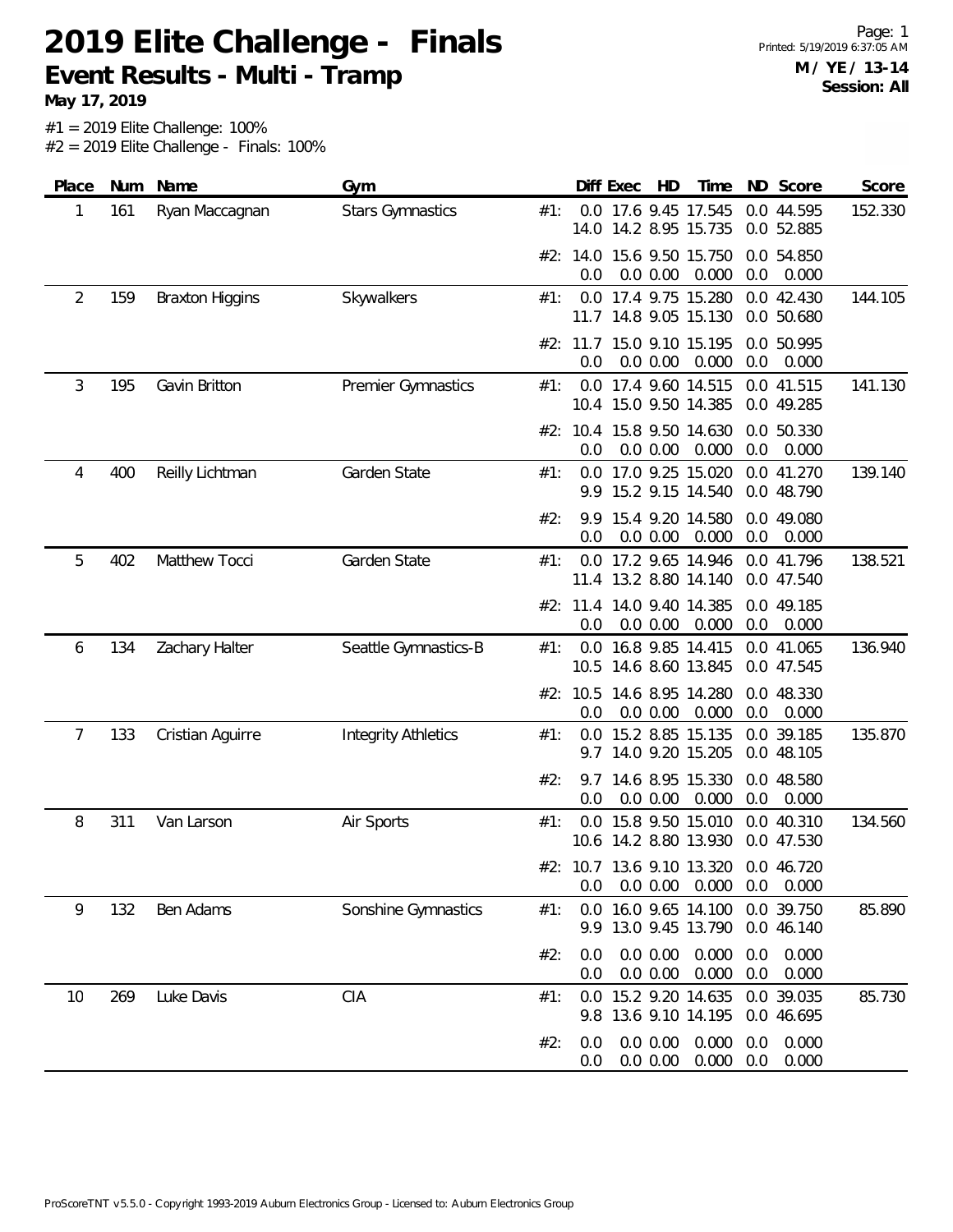Page: 1 Printed: 5/18/2019 2:28:33 PM **F / YE / 13-14 Session: All**

**May 17, 2019**

| Place |     | Num Name           | Gym                |     |            | Diff Exec | HD                   | Time                                                  |            | ND Score                 | Score   |
|-------|-----|--------------------|--------------------|-----|------------|-----------|----------------------|-------------------------------------------------------|------------|--------------------------|---------|
| 1     | 277 | Logan McCoy        | ETA                | #1: | 11.3       |           |                      | 0.0 17.0 9.50 15.465<br>15.8 8.75 14.190              |            | 0.0 41.965<br>0.0 50.040 | 143.610 |
|       |     |                    |                    |     | 0.0        |           | 0.0 0.00             | #2: 12.1 15.4 9.05 15.055<br>0.000                    | 0.0        | 0.0 51.605<br>0.000      |         |
| 2     | 399 | Ava Hernando       | <b>ETA</b>         | #1: | 9.4        |           |                      | 0.0 17.5 9.00 15.535<br>16.2 9.10 14.915              |            | 0.0 42.035<br>0.0 49.615 | 143.075 |
|       |     |                    |                    | #2: | 9.4<br>0.0 |           | 0.0 0.00             | 18.2 8.95 14.875<br>0.000                             | 0.0        | 0.0 51.425<br>0.000      |         |
| 3     | 160 | Rayleigh Huette    | K and L Tumbletown | #1: | 0.0        |           |                      | 17.6 9.50 15.200<br>9.7 15.4 9.10 14.450              |            | 0.0 42.300<br>0.0 48.650 | 140.675 |
|       |     |                    |                    |     | 0.0        |           | 0.0 0.00             | #2: 10.4 15.8 8.90 14.625<br>0.000                    | 0.0        | 0.0 49.725<br>0.000      |         |
| 4     | 271 | Rachael DeSimone   | Garden State       | #1: |            |           |                      | 0.0 17.4 9.50 15.505<br>9.2 15.2 9.25 14.725          |            | 0.0 42.405<br>0.0 48.375 | 140.190 |
|       |     |                    |                    | #2: | 0.0        |           | 0.0 0.00             | 9.2 15.8 9.55 14.860<br>0.000                         | 0.0        | 0.0 49.410<br>0.000      |         |
| 5     | 309 | Alexis Gustavson   | Pwerhouse          | #1: |            |           |                      | 0.0 16.6 9.30 16.065<br>10.4 14.0 9.15 15.195         |            | 0.0 41.965<br>0.0 48.745 | 140.160 |
|       |     |                    |                    |     | 0.0        |           | 0.0 0.00             | #2: 10.4 14.6 9.25 15.200<br>0.000                    | 0.0        | 0.0 49.450<br>0.000      |         |
| 6     | 272 | Leah Garafalo      | Garden State       | #1: |            |           |                      | 0.0 17.4 9.65 14.700<br>10.6 16.0 9.65 13.965         |            | 0.0 41.750<br>0.0 50.215 | 139.910 |
|       |     |                    |                    |     | 0.0        |           | 0.0 0.00             | #2: 10.6 14.4 9.50 13.445<br>0.000                    | 0.0        | 0.0 47.945<br>0.000      |         |
| 7     | 135 | Ksenia Karpushkina | Gymnastics Du Sol  | #1: | 0.0        |           |                      | 17.8 9.65 15.020 -0.2 42.270<br>11.0 14.6 8.70 14.220 |            | 0.0 48.520               | 137.300 |
|       |     |                    |                    |     | 0.0        |           | 0.0 0.00             | #2: 11.0 12.6 8.80 14.110<br>0.000                    | 0.0        | 0.0 46.510<br>0.000      |         |
| 8     | 276 | Ava Huss           | Air Sports         | #1: |            |           |                      | 0.0 17.2 9.45 15.005<br>9.4 14.8 9.15 14.200          |            | 0.0 41.655<br>0.0 47.550 | 137.045 |
|       |     |                    |                    | #2: | 0.0        |           | 0.0 0.00             | 9.4 14.6 9.30 14.540 0.0 47.840<br>0.000              | 0.0        | 0.000                    |         |
| 9     | 306 | Rosalie Thongphay  | SGT                | #1: |            |           |                      | 0.0 17.0 9.50 14.240<br>9.7 14.8 9.15 13.965          |            | 0.0 40.740<br>0.0 47.615 | 88.355  |
|       |     |                    |                    | #2: | 0.0<br>0.0 |           | 0.0 0.00<br>0.0 0.00 | 0.000<br>0.000                                        | 0.0<br>0.0 | 0.000<br>0.000           |         |
| 10    | 278 | Clara McNew        | CIA                | #1: | 0.0<br>9.5 |           |                      | 16.0 9.20 14.580<br>14.8 9.30 14.895                  |            | 0.0 39.780<br>0.0 48.495 | 88.275  |
|       |     |                    |                    | #2: | 0.0<br>0.0 |           | 0.0 0.00<br>0.0 0.00 | 0.000<br>0.000                                        | 0.0<br>0.0 | 0.000<br>0.000           |         |
| 11    | 398 | Tanna Andersen     | Wasatch            | #1: | 0.0        |           |                      | 18.0 9.60 13.980<br>10.6 14.0 8.95 12.915             |            | 0.0 41.580<br>0.0 46.465 | 88.045  |
|       |     |                    |                    | #2: | 0.0<br>0.0 |           | 0.0 0.00<br>0.0 0.00 | 0.000<br>0.000                                        | 0.0<br>0.0 | 0.000<br>0.000           |         |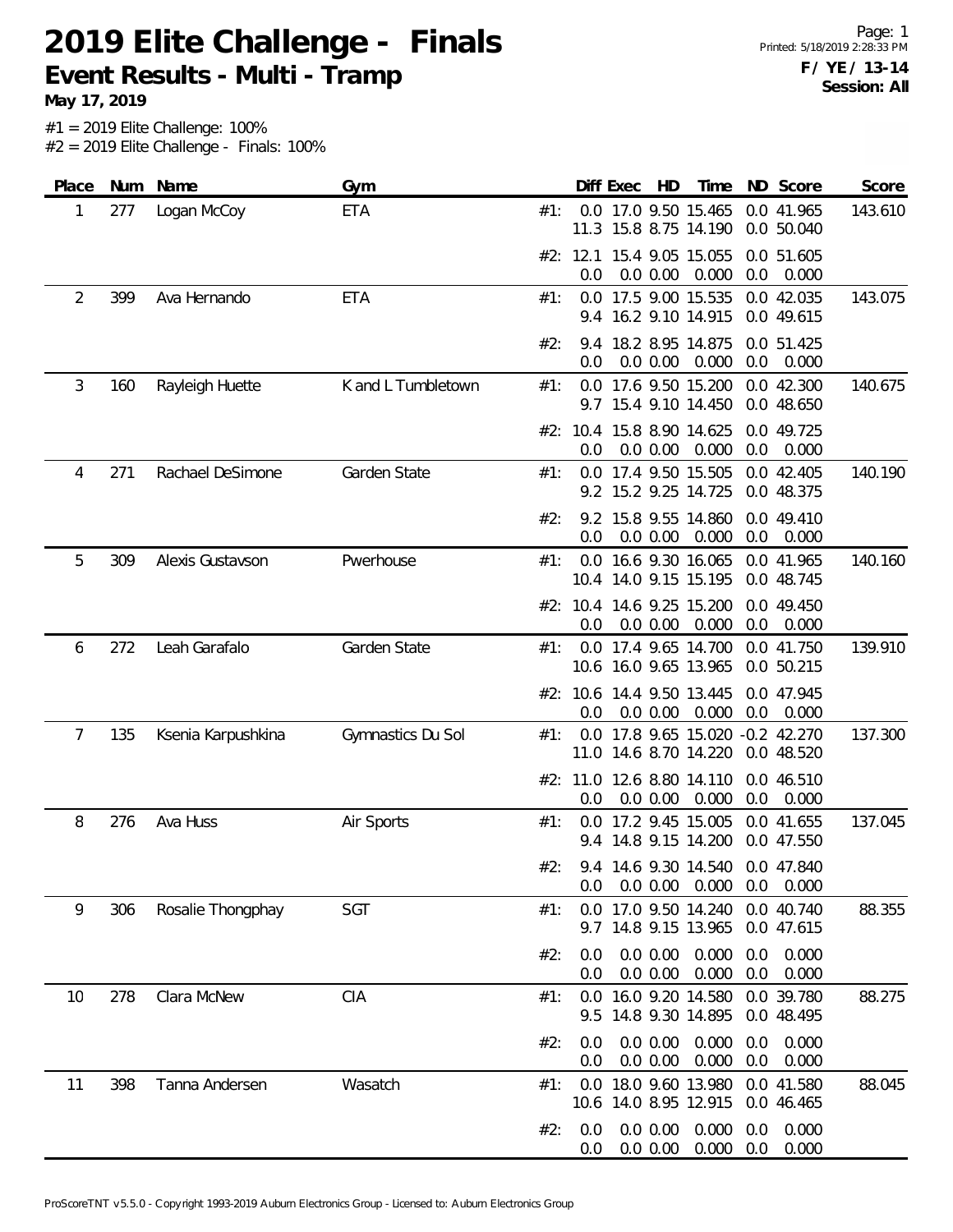**May 17, 2019**

| Place | Num | Name                 | Gym                 |     |            | Diff Exec | HD                   | Time                                          |            | ND Score                 | Score  |
|-------|-----|----------------------|---------------------|-----|------------|-----------|----------------------|-----------------------------------------------|------------|--------------------------|--------|
| 12    | 308 | Rylee Chapman        | 3TI                 | #1: |            |           |                      | 0.0 16.4 9.10 14.030<br>10.5 14.6 9.20 13.460 |            | 0.0 39.530<br>0.0 47.760 | 87.290 |
|       |     |                      |                     | #2: | 0.0<br>0.0 |           | 0.0 0.00<br>0.0 0.00 | 0.000<br>0.000                                | 0.0<br>0.0 | 0.000<br>0.000           |        |
| 13    | 343 | Zuzu Smith           | Twiststars          | #1: | 8.9        |           |                      | 0.0 16.6 9.60 13.640<br>15.2 9.50 13.515      |            | 0.0 39.840<br>0.0 47.115 | 86.955 |
|       |     |                      |                     | #2: | 0.0<br>0.0 |           | 0.0 0.00<br>0.0 0.00 | 0.000<br>0.000                                | 0.0<br>0.0 | 0.000<br>0.000           |        |
| 14    | 313 | Lotta Mozes          | Air Sports          | #1: | 0.0        |           |                      | 16.0 9.00 14.980<br>10.4 14.0 8.80 13.638     |            | 0.0 39.980<br>0.0 46.838 | 86.818 |
|       |     |                      |                     | #2: | 0.0<br>0.0 |           | 0.0 0.00<br>0.0 0.00 | 0.000<br>0.000                                | 0.0<br>0.0 | 0.000<br>0.000           |        |
| 15    | 401 | Vivi Schanely        | Garden State        | #1: | 0.0<br>7.4 |           |                      | 17.6 8.90 14.395<br>15.2 9.20 13.595          |            | 0.0 40.895<br>0.0 45.395 | 86.290 |
|       |     |                      |                     | #2: | 0.0<br>0.0 |           | 0.0 0.00<br>0.0 0.00 | 0.000<br>0.000                                | 0.0<br>0.0 | 0.000<br>0.000           |        |
| 16    | 304 | Sahanna Doherty      | Fox Valley T&T      | #1: | 0.0<br>9.8 |           |                      | 15.2 9.55 13.440<br>15.0 9.10 13.410          |            | 0.0 38.190<br>0.0 47.310 | 85.500 |
|       |     |                      |                     | #2: | 0.0<br>0.0 |           | 0.0 0.00<br>0.0 0.00 | 0.000<br>0.000                                | 0.0<br>0.0 | 0.000<br>0.000           |        |
| 17    | 274 | Aamirah Hayes        | <b>MTGA</b>         | #1: | 0.0        |           |                      | 16.2 9.25 14.505<br>10.7 12.2 9.20 13.350     |            | 0.0 39.955<br>0.0 45.450 | 85.405 |
|       |     |                      |                     | #2: | 0.0<br>0.0 |           | 0.0 0.00<br>0.0 0.00 | 0.000<br>0.000                                | 0.0<br>0.0 | 0.000<br>0.000           |        |
| 18    | 158 | Madison Zander       | Let It Shine        | #1: | 0.0        |           |                      | 16.6 9.35 14.630<br>7.9 14.2 8.30 12.995      |            | 0.0 40.580<br>0.0 43.395 | 83.975 |
|       |     |                      |                     | #2: | 0.0<br>0.0 |           | 0.0 0.00<br>0.0 0.00 | 0.000<br>0.000                                | 0.0<br>0.0 | 0.000<br>0.000           |        |
| 19    | 162 | Holly Richardson     | Airborne Colorado   | #1: | 0.0<br>9.2 |           |                      | 14.8 9.70 13.695<br>13.2 9.35 13.555          | 0.0        | 38.195<br>0.0 45.305     | 83.500 |
|       |     |                      |                     | #2: | 0.0<br>0.0 |           | 0.0 0.00<br>0.0 0.00 | 0.000<br>0.000                                | 0.0<br>0.0 | 0.000<br>0.000           |        |
| 20    | 275 | Ella Henshaw         | <b>MTGA</b>         | #1: |            |           |                      | 0.0 16.2 9.40 13.810<br>9.2 12.6 9.35 12.890  |            | 0.0 39.410<br>0.0 44.040 | 83.450 |
|       |     |                      |                     | #2: | 0.0<br>0.0 |           | 0.0 0.00<br>0.0 0.00 | 0.000<br>0.000                                | 0.0<br>0.0 | 0.000<br>0.000           |        |
| 21    | 310 | <b>Emily Landers</b> | Top Star            | #1: | 8.9        |           |                      | 0.0 16.0 9.70 13.230<br>13.2 9.45 12.900      |            | 0.0 38.930<br>0.0 44.450 | 83.380 |
|       |     |                      |                     | #2: | 0.0<br>0.0 |           | 0.0 0.00<br>0.0 0.00 | 0.000<br>0.000                                | 0.0<br>0.0 | 0.000<br>0.000           |        |
| 22    | 155 | Reese Nichols        | Kris Power Tumbling | #1: | 0.0<br>9.4 |           |                      | 16.0 9.35 13.425<br>12.4 8.80 13.155          |            | 0.0 38.775<br>0.0 43.755 | 82.530 |
|       |     |                      |                     | #2: | 0.0<br>0.0 |           | 0.0 0.00<br>0.0 0.00 | 0.000<br>0.000                                | 0.0<br>0.0 | 0.000<br>0.000           |        |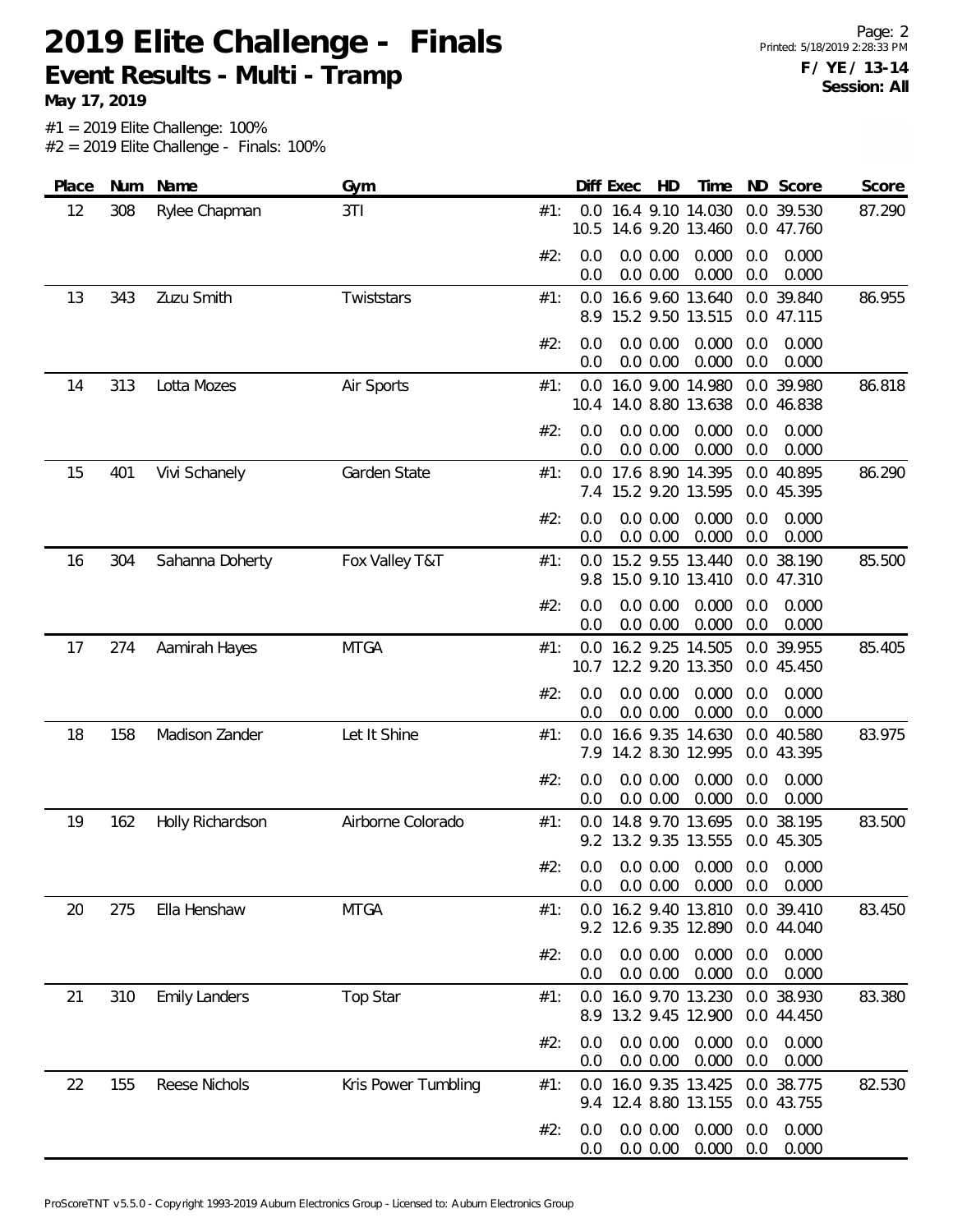**May 17, 2019**

| Place | <b>Num</b> | Name            | Gym                    |     |                      | Diff Exec | HD                      | Time                                             |            | ND Score                 | Score  |
|-------|------------|-----------------|------------------------|-----|----------------------|-----------|-------------------------|--------------------------------------------------|------------|--------------------------|--------|
| 23    | 279        | Skylar Reale    | Indigo                 | #1: | $0.0^{\circ}$<br>7.9 |           |                         | 16.6 9.70 14.605<br>11.6 6.45 10.890             |            | 0.0 40.905<br>0.0 36.840 | 77.745 |
|       |            |                 |                        | #2: | 0.0<br>0.0           | 0.0       | $0.0\,0.00$<br>0.00     | 0.000<br>0.000                                   | 0.0<br>0.0 | 0.000<br>0.000           |        |
| 24    | 314        | Morgan VanDyck  | Fox Valley T&T         | #1: | 0.0<br>7.6           |           |                         | 14.2 9.05 13.560 -2.0 34.810<br>12.4 8.85 13.815 |            | 0.0 42.665               | 77.475 |
|       |            |                 |                        | #2: | 0.0<br>0.0           |           | 0.0 0.00<br>0.0 0.00    | 0.000<br>0.000                                   | 0.0<br>0.0 | 0.000<br>0.000           |        |
| 25    | 273        | Natalie Goulart | Vargas Academy         | #1: | 0.0<br>8.1           |           |                         | 14.6 9.30 12.350<br>12.0 8.70 12.255             |            | 0.0 36.250<br>0.0 41.055 | 77.305 |
|       |            |                 |                        | #2: | 0.0<br>0.0           |           | $0.0\,0.00$<br>0.0 0.00 | 0.000<br>0.000                                   | 0.0<br>0.0 | 0.000<br>0.000           |        |
| 26    | 196        | Lynlee Taylor   | <b>Twist and Shout</b> | #1: | 0.0<br>5.0           |           | 17.8 9.50<br>5.4 3.50   | 15.085<br>5.760                                  |            | 0.0 42.385<br>0.0 19.660 | 62.045 |
|       |            |                 |                        | #2: | 0.0<br>0.0           |           | 0.0 0.00<br>$0.0\ 0.00$ | 0.000<br>0.000                                   | 0.0<br>0.0 | 0.000<br>0.000           |        |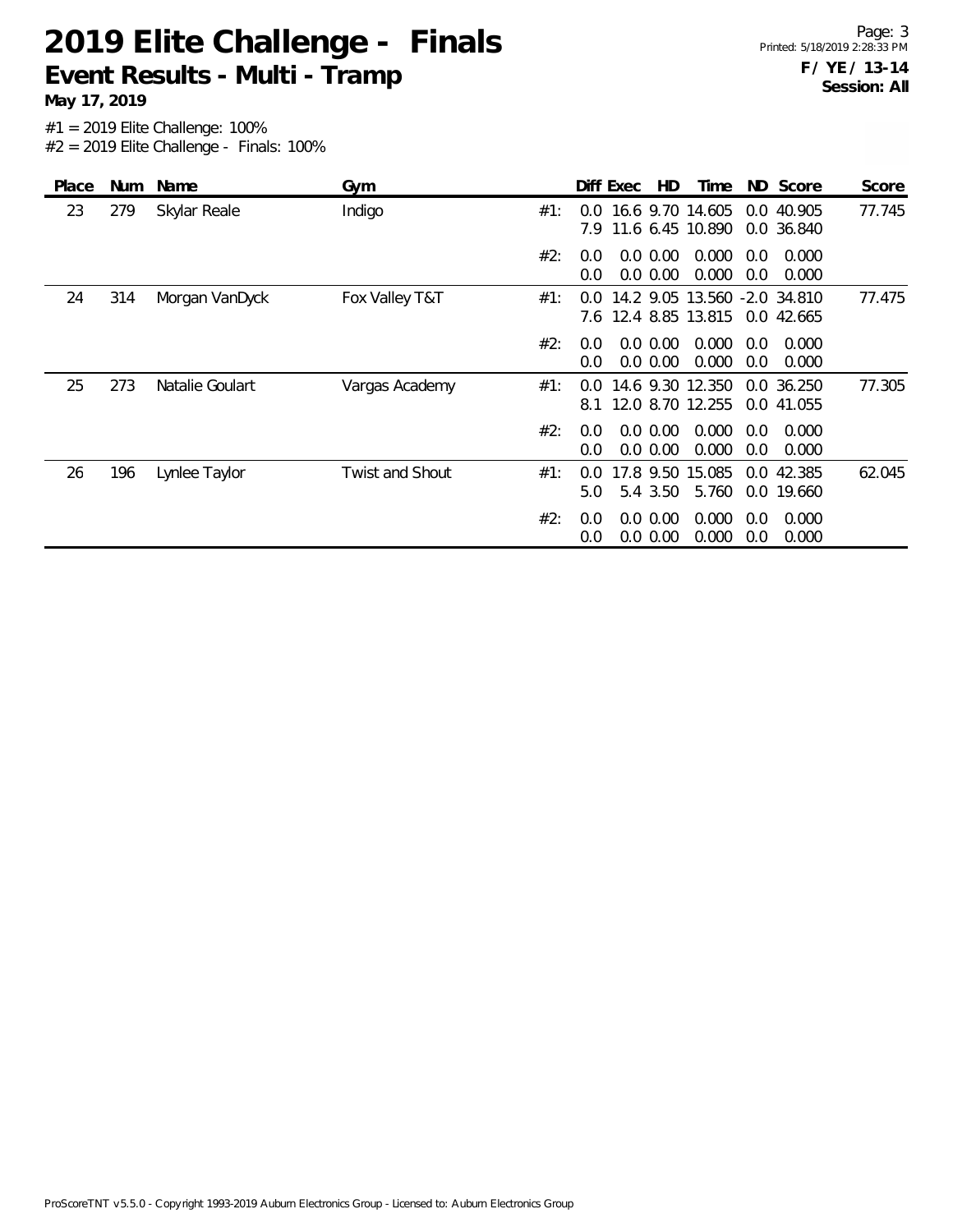**May 17, 2019**

| Place          |     | Num Name        | Gym                        |     |                 | Diff Exec | HD                   | Time                                     |            | ND Score                 | Score   |
|----------------|-----|-----------------|----------------------------|-----|-----------------|-----------|----------------------|------------------------------------------|------------|--------------------------|---------|
| 1              | 377 | Vincent Pedulla | Garden State               | #1: | 2.1<br>10.3     |           |                      | 16.6 8.65 16.530<br>13.4 8.45 15.665     |            | 0.0 43.880<br>0.0 47.815 | 143.240 |
|                |     |                 |                            |     | #2: 11.5<br>0.0 |           | 0.0 0.00             | 15.2 9.20 15.645<br>0.000                | 0.0        | 0.0 51.545<br>0.000      |         |
| $\overline{2}$ | 406 | Jack Yerxa      | Gleasons Gymnastics        | #1: | 10.3            |           |                      | 2.7 15.2 9.45 15.195<br>12.6 8.65 14.125 |            | 0.0 42.545<br>0.0 45.675 | 133.515 |
|                |     |                 |                            | #2: | 8.8<br>0.0      |           | 0.0 0.00             | 13.2 8.95 14.345<br>0.000                | 0.0        | 0.0 45.295<br>0.000      |         |
| 3              | 139 | Smith Light     | <b>Integrity Athletics</b> | #1: | 2.6<br>6.8      |           | 7.4 5.45             | 14.4 8.90 14.595 -2.0 38.495<br>8.945    |            | 0.0 28.595               | 116.360 |
|                |     |                 |                            |     | #2: 11.6<br>0.0 |           | 0.0 0.00             | 14.0 9.15 14.520<br>0.000                | 0.0        | 0.0 49.270<br>0.000      |         |
| 4              | 284 | Dylan McGuire   | Trevinos                   | #1: | 2.5<br>3.8      |           | 3.8 2.60             | 16.6 9.25 15.545<br>4.460                |            | 0.0 43.895<br>0.0 14.660 | 105.755 |
|                |     |                 |                            |     | #2: 10.8<br>0.0 |           | 0.0 0.00             | 13.2 8.80 14.400<br>0.000                | 0.0        | 0.0 47.200<br>0.000      |         |
| 5              | 373 | Max Boehmer     | <b>STLE</b>                | #1: | 2.2<br>1.5      |           | 1.4 0.90             | 15.2 9.25 15.425<br>1.515                | 0.0        | 0.0 42.075<br>5.315      | 96.096  |
|                |     |                 |                            |     | #2: 11.0<br>0.0 |           | 0.0 0.00             | 15.0 8.75 13.956<br>0.000                | 0.0        | 0.0 48.706<br>0.000      |         |
| 6              | 323 | Benjamin Butler | <b>Premier Athletics</b>   | #1: | 2.7<br>6.7      |           | 9.0 5.55             | 14.8 9.10 14.790 -2.0 39.390<br>8.565    |            | 0.0 29.815               | 84.345  |
|                |     |                 |                            | #2: | 3.4<br>0.0      |           | 4.6 2.65<br>0.0 0.00 | 4.490<br>0.000                           | 0.0        | 0.0 15.140<br>0.000      |         |
| 7              | 188 | Tenma Ide       | Airborne Colorado          | #1: | 2.3<br>1.8      |           | 1.4 0.90             | 16.4 9.05 16.620<br>1.610                | 0.0        | 0.0 44.370<br>5.710      | 56.155  |
|                |     |                 |                            | #2: | 1.8<br>0.0      |           | 1.6 0.95<br>0.0 0.00 | 1.725<br>0.000                           | 0.0<br>0.0 | 6.075<br>0.000           |         |
| 8              | 143 | Randy Holmes    | Gymnastics Central         | #1: | 0.0<br>0.0      |           | 0.0 0.00<br>0.0 0.00 | 0.000<br>0.000                           | 0.0<br>0.0 | 0.000<br>0.000           | 34.750  |
|                |     |                 |                            |     | #2: 11.0<br>0.0 | 15.0 8.75 | 0.0 0.00             | 0.000<br>0.000                           | 0.0<br>0.0 | 34.750<br>0.000          |         |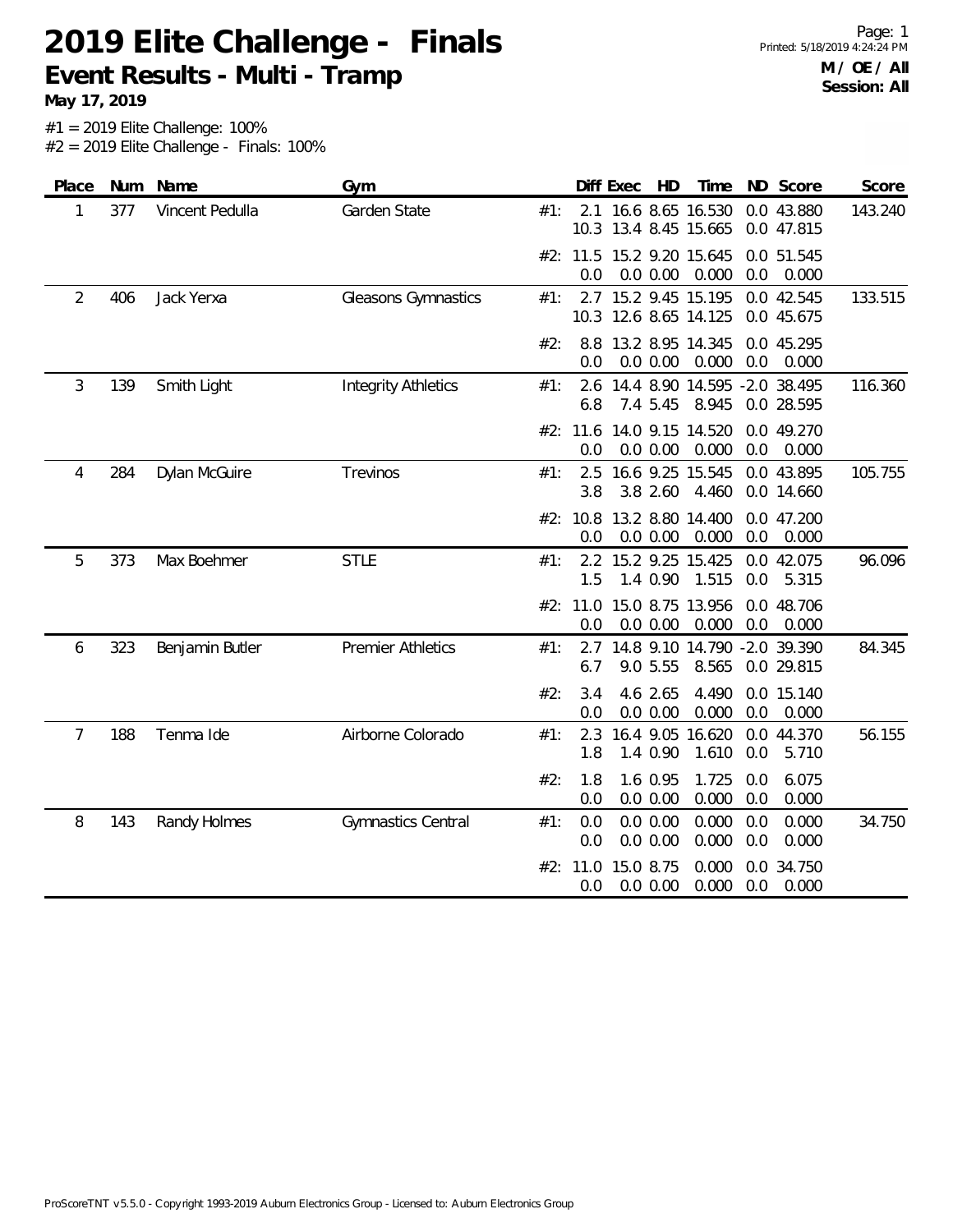**May 17, 2019**

| Place |     | Num Name        | Gym                |      |               | Diff Exec | HD.         | Time                                                                |     | ND Score      | Score   |
|-------|-----|-----------------|--------------------|------|---------------|-----------|-------------|---------------------------------------------------------------------|-----|---------------|---------|
|       | 263 | Erin Dirr       | <b>MJM Studios</b> | #1:  |               |           |             | 2.1 16.2 9.40 15.630 -0.2 43.130<br>9.8 14.6 9.45 14.665 0.0 48.515 |     |               | 141.770 |
|       |     |                 |                    |      | $0.0^{\circ}$ |           | $0.0\,0.00$ | #2: 10.3 15.8 9.40 14.625 0.0 50.125<br>0.000                       | 0.0 | 0.000         |         |
| 2     | 264 | Kimberly Tipton | Gymagic            | #1:  |               |           |             | 2.2 15.6 9.00 15.490<br>8.2 14.8 9.05 15.065 0.0 47.115             |     | $0.0\,42.290$ | 136.080 |
|       |     |                 |                    | #2:  | $0.0^{\circ}$ |           | $0.0\,0.00$ | 8.3 14.0 9.45 14.925 0.0 46.675<br>0.000                            | 0.0 | 0.000         |         |
| 3     | 289 | Ellie Clater    | World Elite        | #1 · |               |           |             | 0.8 14.4 8.25 13.695 0.0 37.145<br>11.0 14.2 8.80 14.600 0.0 48.600 |     |               | 134.685 |
|       |     |                 |                    | #2∙  | 0.0           |           | $0.0\,0.00$ | 9.8 15.4 9.20 14.540 0.0 48.940<br>0.000                            | 0.0 | 0.000         |         |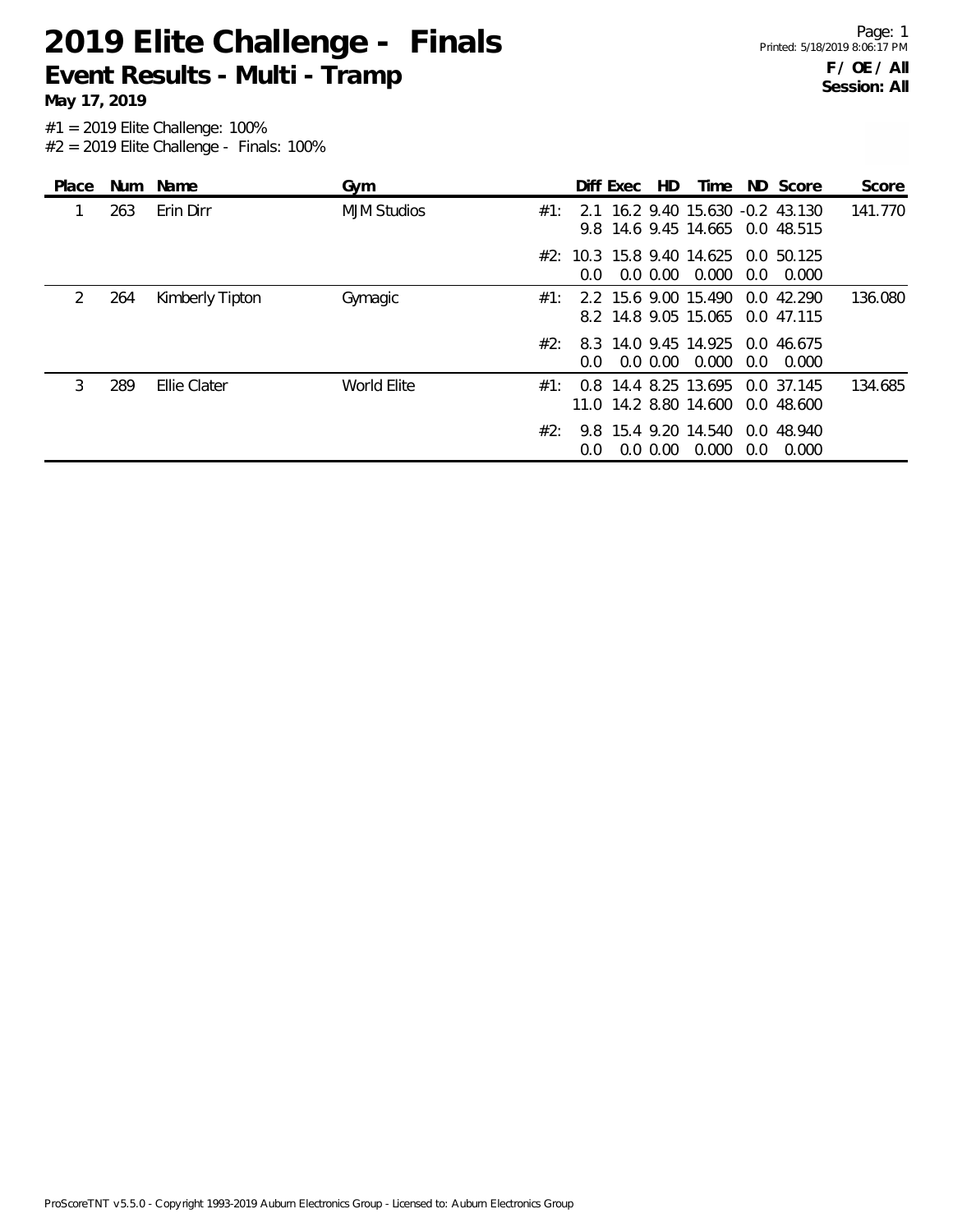**May 17, 2019**

| Place | Num | Name            | Gym                        |     | Diff Exec<br>HD<br>ND Score<br>Score<br>Time                                              |
|-------|-----|-----------------|----------------------------|-----|-------------------------------------------------------------------------------------------|
| 1     | 210 | Zachary Ramacci | Twiststars                 | #1: | 0.0 17.8 9.70 17.040<br>0.0 44.540<br>149.940<br>15.0 14.0 9.00 15.685<br>0.0 53.685      |
|       |     |                 |                            |     | #2: 13.4 13.6 9.05 15.665<br>0.0 51.715<br>0.000<br>0.0<br>0.0<br>0.0 0.00<br>0.000       |
| 2     | 215 | Jace Williams   | <b>NVG</b>                 | #1: | 0.0 18.4 9.80 15.560<br>0.0 43.760<br>148.915<br>13.7 14.6 9.00 15.220<br>0.0 52.520      |
|       |     |                 |                            |     | #2: 13.7 14.8 9.10 15.035<br>0.0 52.635<br>$0.0$ $0.00$ $0.000$<br>0.0<br>0.000<br>0.0    |
| 3     | 351 | Keenan Howell   | World Elite                | #1: | 0.0 17.4 9.45 17.395<br>0.0 44.245<br>147.445<br>13.1 11.6 9.10 16.165<br>0.0 49.965      |
|       |     |                 |                            |     | 14.6 9.45 16.085<br>0.0 53.235<br>#2: 13.1<br>0.0<br>0.0 0.00<br>0.000<br>0.0<br>0.000    |
| 4     | 101 | Raf Bryant      | <b>Integrity Athletics</b> | #1: | 0.0 17.2 9.70 16.060<br>0.0 42.960<br>145.130<br>12.0 14.8 8.50 15.535<br>0.0 50.835      |
|       |     |                 |                            |     | #2: 12.0 14.6 8.85 15.885<br>0.0 51.335<br>0.000<br>0.0<br>0.0<br>0.0 0.00<br>0.000       |
| 5     | 202 | Changa Anderson | <b>Silver Stars</b>        | #1: | 144.225<br>0.0 17.8 9.85 16.040<br>0.0 43.690<br>13.1 15.2 8.95 15.410<br>0.0 52.660      |
|       |     |                 |                            |     | #2: 11.5 14.2 8.35 13.825<br>0.0 47.875<br>0.0 0.00<br>0.000<br>0.0<br>0.000<br>0.0       |
| 6     | 206 | Garrett George  | <b>MTGA</b>                | #1: | 0.0 17.8 9.30 14.965<br>0.0 42.065<br>140.956<br>12.5 14.0 8.55 13.795<br>0.0 48.845      |
|       |     |                 |                            |     | 14.4 9.40 13.746<br>#2: 12.5<br>0.0 50.046<br>0.000<br>0.0<br>0.0<br>0.0 0.00<br>0.000    |
| 7     | 232 | Andrew Lamb     | World Elite                | #1: | 0.0 16.8 9.20 15.080<br>0.0 41.080<br>139.015<br>11.2 14.8 8.65 14.755<br>0.0 49.405      |
|       |     |                 |                            |     | #2: 11.2 13.6 8.85 14.880<br>0.0 48.530<br>0.000<br>0.0<br>0.0<br>0.0 0.00<br>0.000       |
| 8     | 222 | Beau Beltran    | Wcc                        | #1: | 99.370<br>16.8 9.35 15.565<br>0.0 41.715<br>0.0<br>11.3 12.8 9.20 14.950<br>0.0 48.250    |
|       |     |                 |                            | #2: | 2.4 1.80 2.905 0.0<br>9.405<br>2.3<br>0.0 0.00<br>0.000<br>0.0<br>0.000<br>0.0            |
| 9     | 112 | AJ Noble        | Champions Westlake         | #1: | 14.6 9.25 16.190<br>0.0 40.040<br>0.0<br>88.560<br>13.8 8.95 15.670<br>0.0 48.520<br>10.1 |
|       |     |                 |                            | #2: | 0.0 0.00<br>0.000<br>0.000<br>0.0<br>0.0<br>0.000<br>0.000<br>0.0<br>0.0 0.00<br>0.0      |
| 10    | 405 | Rory O'Neil     | Gleasons Gymnastics        | #1: | 0.0 16.2 9.85 14.075<br>0.0 40.125<br>87.250<br>10.9 13.0 9.30 13.925<br>0.0 47.125       |
|       |     |                 |                            | #2: | 0.000<br>0.0 0.00<br>0.0<br>0.000<br>0.0<br>0.0<br>0.0 0.00<br>0.000<br>0.0<br>0.000      |
| 11    | 211 | Jonathan Reagan | Carolina Elite             | #1: | 16.0 9.60 16.105<br>81.780<br>0.0 41.705<br>0.0<br>11.8 7.30 12.675<br>0.0 40.075<br>8.3  |
|       |     |                 |                            | #2: | 0.000<br>0.000<br>0.0 0.00<br>0.0<br>0.0<br>0.000<br>0.000<br>0.0 0.00<br>0.0<br>0.0      |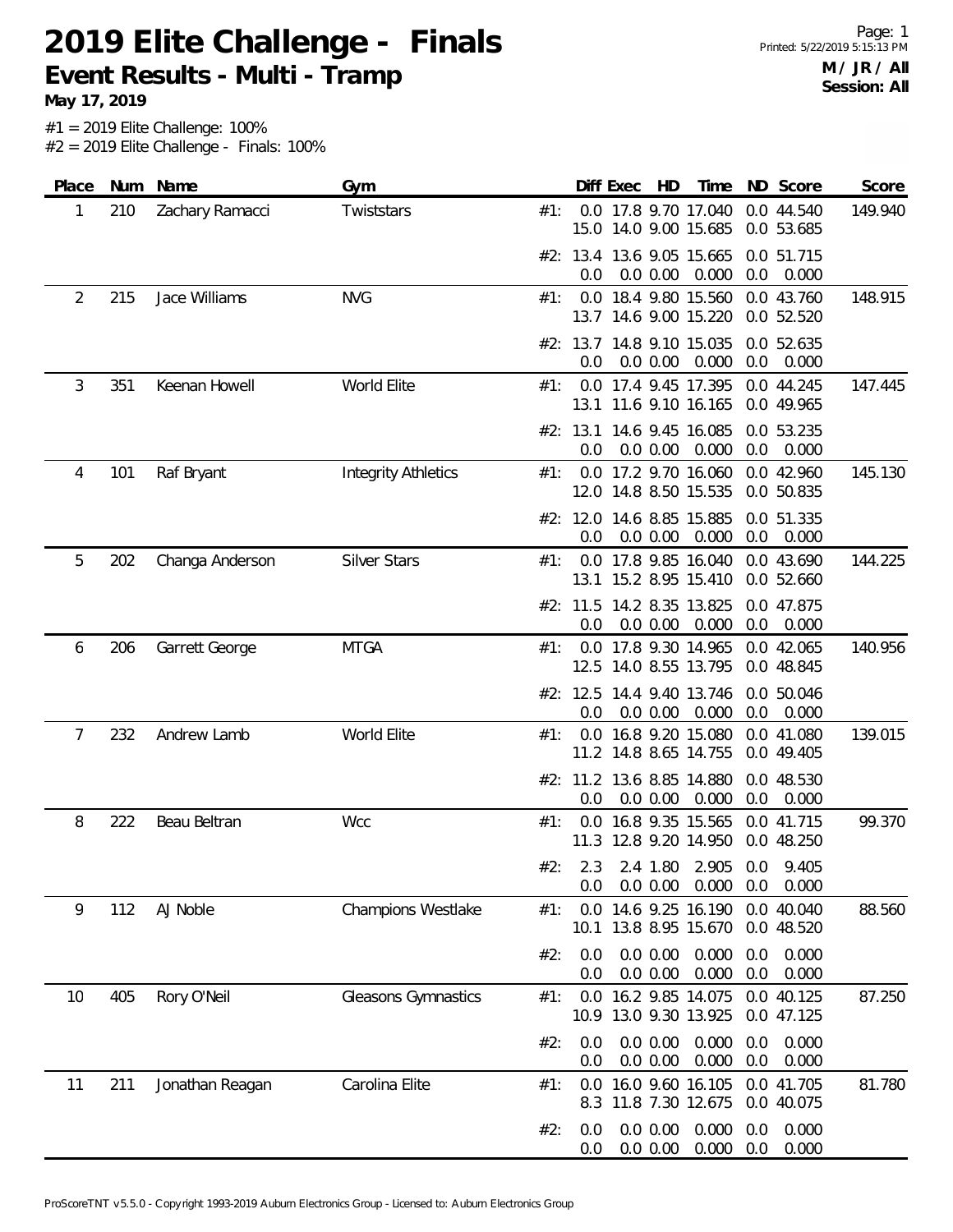**May 17, 2019**

| Place | Num | Name            | Gym                 |     |            | Diff Exec | HD                    | Time                      | ND         | Score                    | Score  |
|-------|-----|-----------------|---------------------|-----|------------|-----------|-----------------------|---------------------------|------------|--------------------------|--------|
| 12    | 197 | Johathon Purdum | Airbenders          | #1: | 0.0<br>6.9 |           | 8.2 5.40              | 16.8 9.20 15.805<br>9.170 | 0.0        | 0.0 41.805<br>29.670     | 71.475 |
|       |     |                 |                     | #2: | 0.0<br>0.0 |           | 0.0 0.00<br>0.0 0.00  | 0.000<br>0.000            | 0.0<br>0.0 | 0.000<br>0.000           |        |
| 13    | 403 | Charlie Larson  | Gleasons Gymnastics | #1: | 0.0<br>6.9 |           | 7.6 4.30              | 17.8 9.55 15.620<br>7.540 | 0.0        | 0.0 42.970<br>26.340     | 69.310 |
|       |     |                 |                     | #2: | 0.0<br>0.0 |           | 0.0 0.00<br>0.0 0.00  | 0.000<br>0.000            | 0.0<br>0.0 | 0.000<br>0.000           |        |
| 14    | 208 | Andy Kehias     | Top Star            | #1: | 0.0<br>4.2 |           | 14.4 7.20<br>4.0 2.60 | 13.065<br>4.820           |            | 0.0 34.665<br>0.0 15.620 | 50.285 |
|       |     |                 |                     | #2: | 0.0<br>0.0 |           | 0.0 0.00<br>0.0 0.00  | 0.000<br>0.000            | 0.0<br>0.0 | 0.000<br>0.000           |        |
| 15    | 347 | Marcus Davis    | World Elite         | #1: | 0.0<br>1.5 |           | 17.2 9.15<br>1.4 1.00 | 15.605<br>1.620           | 0.0<br>0.0 | 41.955<br>5.520          | 47.475 |
|       |     |                 |                     | #2: | 0.0<br>0.0 |           | 0.0 0.00<br>0.0 0.00  | 0.000<br>0.000            | 0.0<br>0.0 | 0.000<br>0.000           |        |
| 16    | 234 | Tiki Mattingly  | Vargas Academy      | #1: | 0.0<br>5.9 |           | 1.0 0.80<br>6.04.10   | 1.600<br>7.235            | 0.0        | 3.400<br>0.0 23.235      | 26.635 |
|       |     |                 |                     | #2: | 0.0<br>0.0 |           | 0.0 0.00<br>0.0 0.00  | 0.000<br>0.000            | 0.0<br>0.0 | 0.000<br>0.000           |        |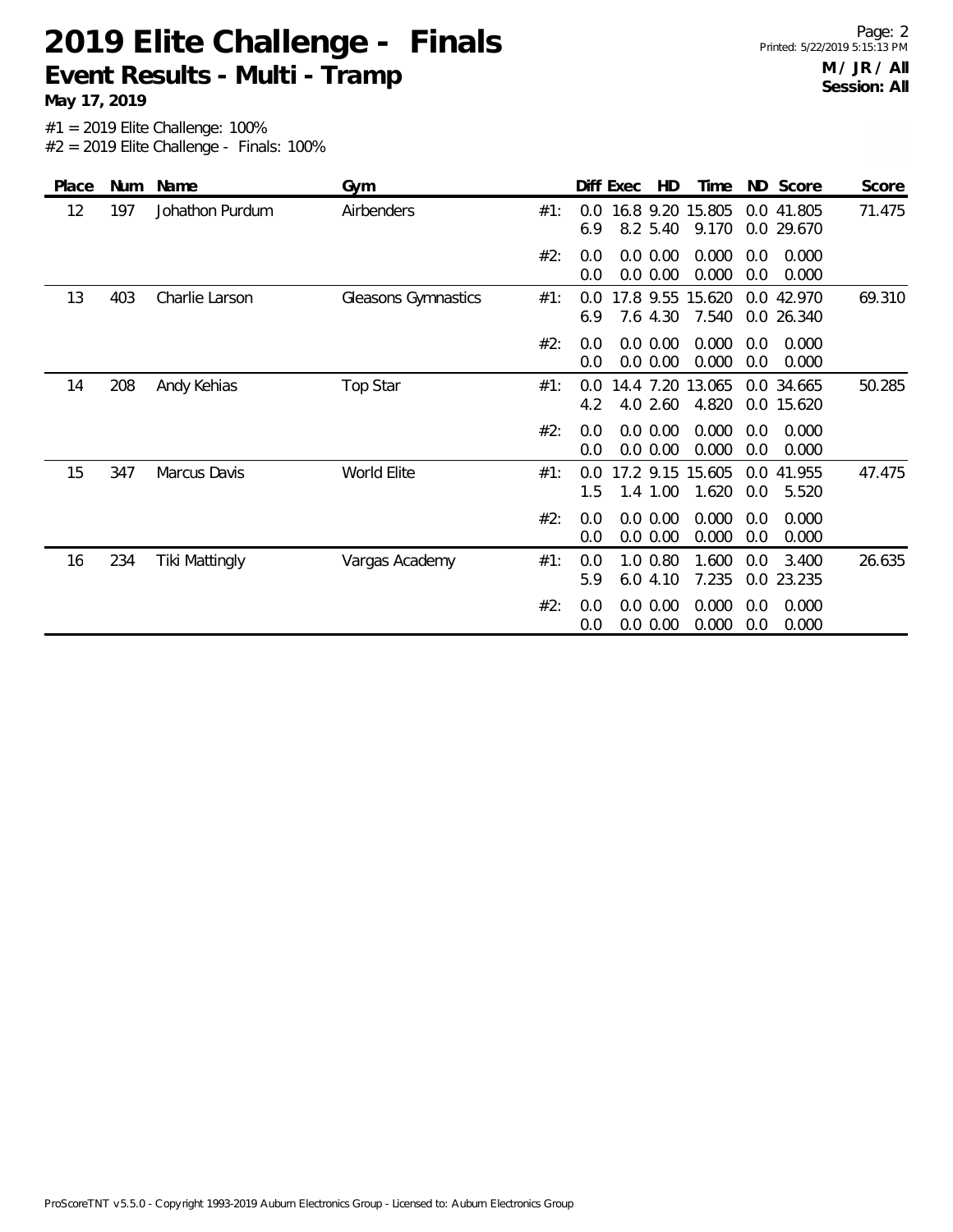**May 17, 2019**

| Place | Num | Name                 | Gym                       |     | Diff Exec                                     | HD<br>Time       | ND Score                                  | Score   |
|-------|-----|----------------------|---------------------------|-----|-----------------------------------------------|------------------|-------------------------------------------|---------|
| 1     | 383 | Jeffrey Gluckstein   | ETA                       | #1: | 5.2 18.4 9.20 18.125<br>15.6 16.6 9.35 17.085 |                  | 0.0 50.925<br>0.0 58.635                  | 169.090 |
|       |     |                      |                           |     | #2: 16.2 17.0 9.50 16.830<br>0.0<br>0.0 0.00  | 0.000            | 0.0 59.530<br>0.0<br>0.000                |         |
| 2     | 296 | Ruben Padilla        | Wasatch                   | #1: | 6.6 16.8 9.35 16.555<br>16.2 15.2 9.65 16.070 |                  | 0.0 49.305<br>0.0 57.120                  | 163.470 |
|       |     |                      |                           |     | #2: 16.2 15.6 9.20 16.045<br>0.0<br>0.0 0.00  | 0.000            | 0.0 57.045<br>0.0<br>0.000                |         |
| 3     | 378 | Tristan Ackerson     | <b>MJM Studios</b>        | #1: | 6.0 17.0 8.90 17.315<br>15.0 15.6 9.15 16.600 |                  | 0.0 49.215<br>0.0 56.350                  | 161.810 |
|       |     |                      |                           |     | #2: 15.0 15.8 9.05 16.395<br>0.0<br>0.0 0.00  | 0.000            | 0.0 56.245<br>0.0<br>0.000                |         |
| 4     | 382 | Cody Gesuelli        | <b>MTGA</b>               | #1: | 5.6 17.0 9.25 17.385<br>16.2 14.2 8.90 16.680 |                  | 0.0 49.235<br>0.0 55.980                  | 161.165 |
|       |     |                      |                           |     | #2: 17.1 13.2 8.95 16.700<br>0.0<br>0.0 0.00  | 0.000            | 0.0 55.950<br>0.0<br>0.000                |         |
| 5     | 385 | Joey Isenberg        | ETA                       | #1: | 4.8 16.2 9.05 17.365<br>14.0 14.8 8.70 16.015 |                  | 0.0 47.415<br>0.0 53.515                  | 156.400 |
|       |     |                      |                           |     | #2: 15.0 14.8 9.30 16.370<br>0.0 0.00<br>0.0  | 0.000            | 0.0 55.470<br>0.0<br>0.000                |         |
| 6     | 394 | Nico Verderosa       | <b>ETA</b>                | #1: | 4.6 18.6 9.25 16.440<br>13.7 14.0 8.55 15.955 |                  | 0.0 48.890<br>0.0 52.205                  | 150.615 |
|       |     |                      |                           |     | #2: 12.8 13.8 8.35 14.570<br>0.0<br>0.0 0.00  | 0.000            | 0.0 49.520<br>0.0<br>0.000                |         |
| 7     | 294 | <b>Trevor Harder</b> | Carolina Elite            | #1: | 5.9 15.0 8.70 16.365<br>14.2 13.8 8.75 16.360 |                  | 0.0 45.965<br>0.0 53.110                  | 144.685 |
|       |     |                      |                           |     | #2: 10.7 12.4 8.05 14.460<br>0.0<br>0.0 0.00  | 0.000            | 0.0 45.610<br>0.0<br>0.000                |         |
| 8     | 194 | Lourens Willekes     | <b>Gymnastics Central</b> | #1: | 5.6 15.8 9.10 16.895<br>15.4 14.4 9.00 16.560 |                  | 0.0 47.395<br>0.0 55.360                  | 119.575 |
|       |     |                      |                           | #2: | 4.9<br>0.0 0.00<br>0.0                        | 0.000            | 4.0 2.65 5.270 0.0 16.820<br>0.000<br>0.0 |         |
| 9     | 146 | Joshua Rasoul        | So Cal TTC                | #1: | 5.6<br>12.9 14.0 9.10 15.830                  | 14.6 9.40 16.145 | 0.0 45.745<br>0.0 51.830                  | 97.575  |
|       |     |                      |                           | #2: | 0.0 0.00<br>0.0<br>0.0 0.00<br>0.0            | 0.000<br>0.000   | 0.000<br>0.0<br>0.0<br>0.000              |         |
| 10    | 144 | Nick Francken        | Tornado Sport Club        | #1: | $5.5^{\circ}$<br>11.9 14.0 8.35 14.960        | 16.2 9.50 16.125 | 0.0 47.325<br>0.0 49.210                  | 96.535  |
|       |     |                      |                           | #2: | 0.0 0.00<br>0.0<br>0.0 0.00<br>0.0            | 0.000<br>0.000   | 0.000<br>0.0<br>0.000<br>0.0              |         |
| 11    | 189 | Davy Ford            | Airborne Colorado         | #1: | 4.8<br>13.9 10.6 9.30 16.885                  | 13.2 9.20 17.610 | 0.0 44.810<br>0.0 50.685                  | 95.495  |
|       |     |                      |                           | #2: | 0.0 0.00<br>0.0<br>0.0 0.00<br>0.0            | 0.000<br>0.000   | 0.000<br>0.0<br>0.000<br>0.0              |         |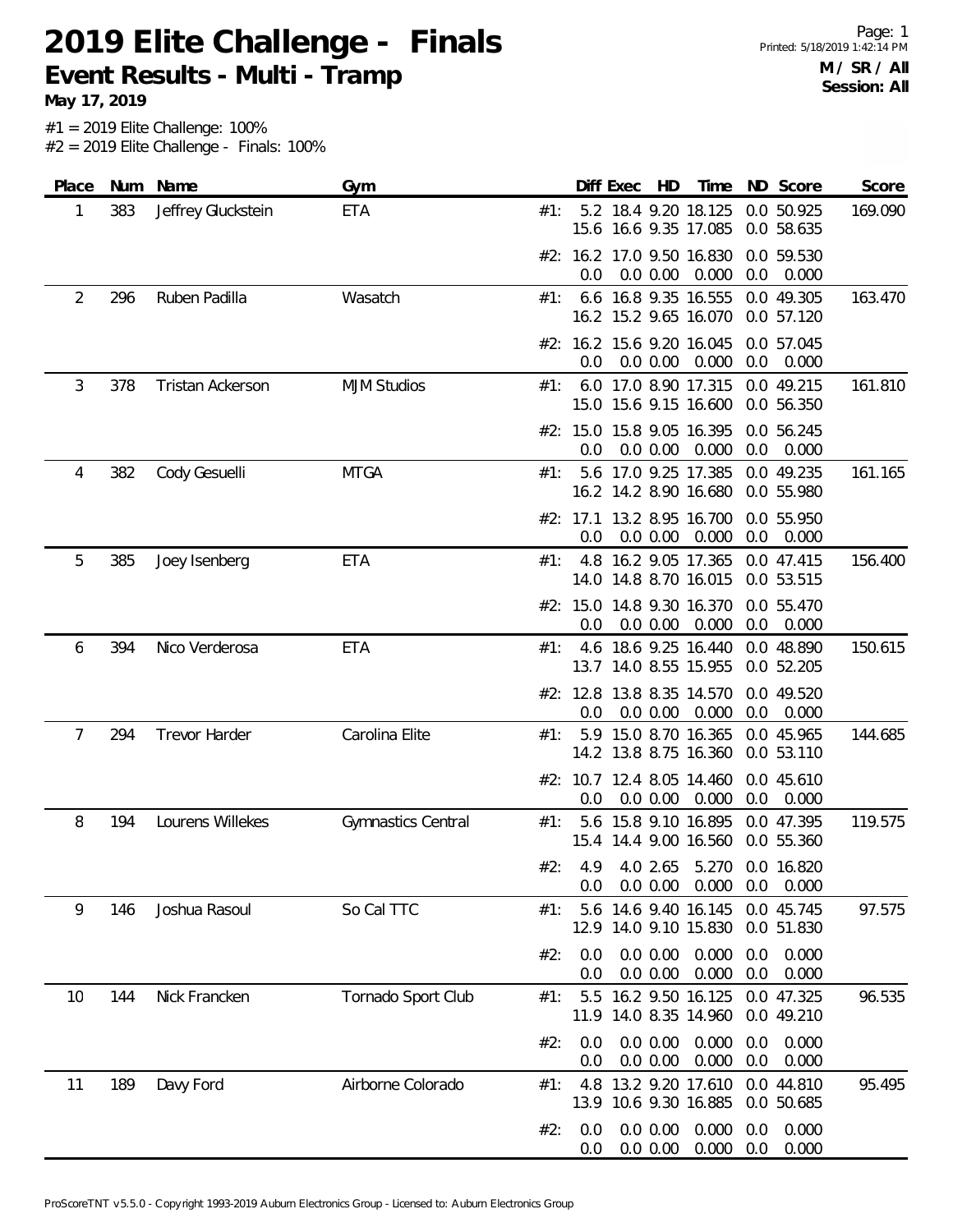**May 17, 2019**

| Place | Num | Name               | Gym                    |     |             | HD<br>Diff Exec                                      | Time            |            | ND Score                 | Score  |
|-------|-----|--------------------|------------------------|-----|-------------|------------------------------------------------------|-----------------|------------|--------------------------|--------|
| 12    | 291 | Jeremy Cooper      | National Gymnastics    | #1: | 5.2<br>14.2 | 11.6 9.00 14.850<br>12.0 9.20 14.815                 |                 |            | 0.0 40.650<br>0.0 50.215 | 90.865 |
|       |     |                    |                        | #2: | 0.0<br>0.0  | 0.0 0.00<br>0.0 0.00                                 | 0.000<br>0.000  | 0.0<br>0.0 | 0.000<br>0.000           |        |
| 13    | 391 | Aliaksei Shostak   | <b>T&amp;T Express</b> | #1: | 0.0<br>15.8 | 9.6 4.65<br>16.6 9.25 17.060                         | 9.380           |            | 0.0 23.630<br>0.0 58.710 | 82.340 |
|       |     |                    |                        | #2: | 0.0<br>0.0  | 0.0 0.00<br>0.0 0.00                                 | 0.000<br>0.000  | 0.0<br>0.0 | 0.000<br>0.000           |        |
| 14    | 147 | Simon Smith        | High Altitude          | #1: | 5.4<br>7.8  | 14.2 8.40 16.570<br>8.6 5.30                         | 9.730           |            | 0.0 44.570<br>0.0 31.430 | 76.000 |
|       |     |                    |                        | #2: | 0.0<br>0.0  | 0.0 0.00<br>0.0 0.00                                 | 0.000<br>0.000  | 0.0<br>0.0 | 0.000<br>0.000           |        |
| 15    | 396 | Andrew Wise        | <b>T&amp;T Express</b> | #1: | 5.0<br>7.0  | 16.8 8.80<br>7.8 4.40                                | 16.155<br>7.875 |            | 0.0 46.755<br>0.0 27.075 | 73.830 |
|       |     |                    |                        | #2: | 0.0<br>0.0  | 0.0 0.00<br>0.0 0.00                                 | 0.000<br>0.000  | 0.0<br>0.0 | 0.000<br>0.000           |        |
| 16    | 193 | Elijah Vogel       | Airborne Colorado      | #1: | 5.2<br>6.7  | 16.8 9.25<br>5.2 3.50                                | 17.065<br>6.520 |            | 0.0 48.315<br>0.0 21.920 | 70.235 |
|       |     |                    |                        | #2: | 0.0<br>0.0  | 0.0 0.00<br>0.0 0.00                                 | 0.000<br>0.000  | 0.0<br>0.0 | 0.000<br>0.000           |        |
| 17    | 390 | Isaac Rowley       | Eagle Gymnastics TX    | #1: | 5.6<br>2.0  | 17.2 9.15 17.420<br>1.6 0.80                         | 1.750           | 0.0        | 0.0 49.370<br>6.150      | 55.520 |
|       |     |                    |                        | #2: | 0.0<br>0.0  | 0.0 0.00<br>0.0 0.00                                 | 0.000<br>0.000  | 0.0<br>0.0 | 0.000<br>0.000           |        |
| 18    | 295 | Noah Orr           | Air Sports             | #1: | 1.3<br>14.1 | 1.6 0.80<br>12.6 7.70 15.305                         | $1.660 -0.2$    |            | 5.160<br>0.0 49.705      | 54.865 |
|       |     |                    |                        | #2: | 0.0<br>0.0  | 0.0 0.00<br>0.0 0.00                                 | 0.000<br>0.000  | 0.0<br>0.0 | 0.000<br>0.000           |        |
| 19    | 292 | Joshua Cooper      | National Gymnastics    | #1: | 5.0<br>3.4  | 14.0 8.90<br>2.4 1.60                                | 15.360<br>3.270 |            | 0.0 43.260<br>0.0 10.670 | 53.930 |
|       |     |                    |                        | #2: | 0.0         | $0.0$ $0.0$ $0.00$ $0.000$ $0.0$ $0.000$<br>0.0 0.00 | 0.000           | 0.0        | 0.000                    |        |
| 20    | 380 | Paul Bretscher     | <b>MTGA</b>            | #1: | 0.0<br>7.1  | 7.2 3.40<br>5.6 3.65                                 | 7.335<br>6.715  |            | 0.0 17.935<br>0.0 23.065 | 41.000 |
|       |     |                    |                        | #2: | 0.0<br>0.0  | 0.0 0.00<br>0.0 0.00                                 | 0.000<br>0.000  | 0.0<br>0.0 | 0.000<br>0.000           |        |
| 21    | 298 | <b>Weston Sitz</b> | Eagle Gymnastics TX    | #1: | 1.5<br>7.2  | 1.4 1.00<br>6.8 4.40                                 | 1.680<br>7.800  | 0.0        | 5.580<br>0.0 26.200      | 31.780 |
|       |     |                    |                        | #2: | 0.0<br>0.0  | 0.0 0.00<br>$0.0\ 0.00$                              | 0.000<br>0.000  | 0.0<br>0.0 | 0.000<br>0.000           |        |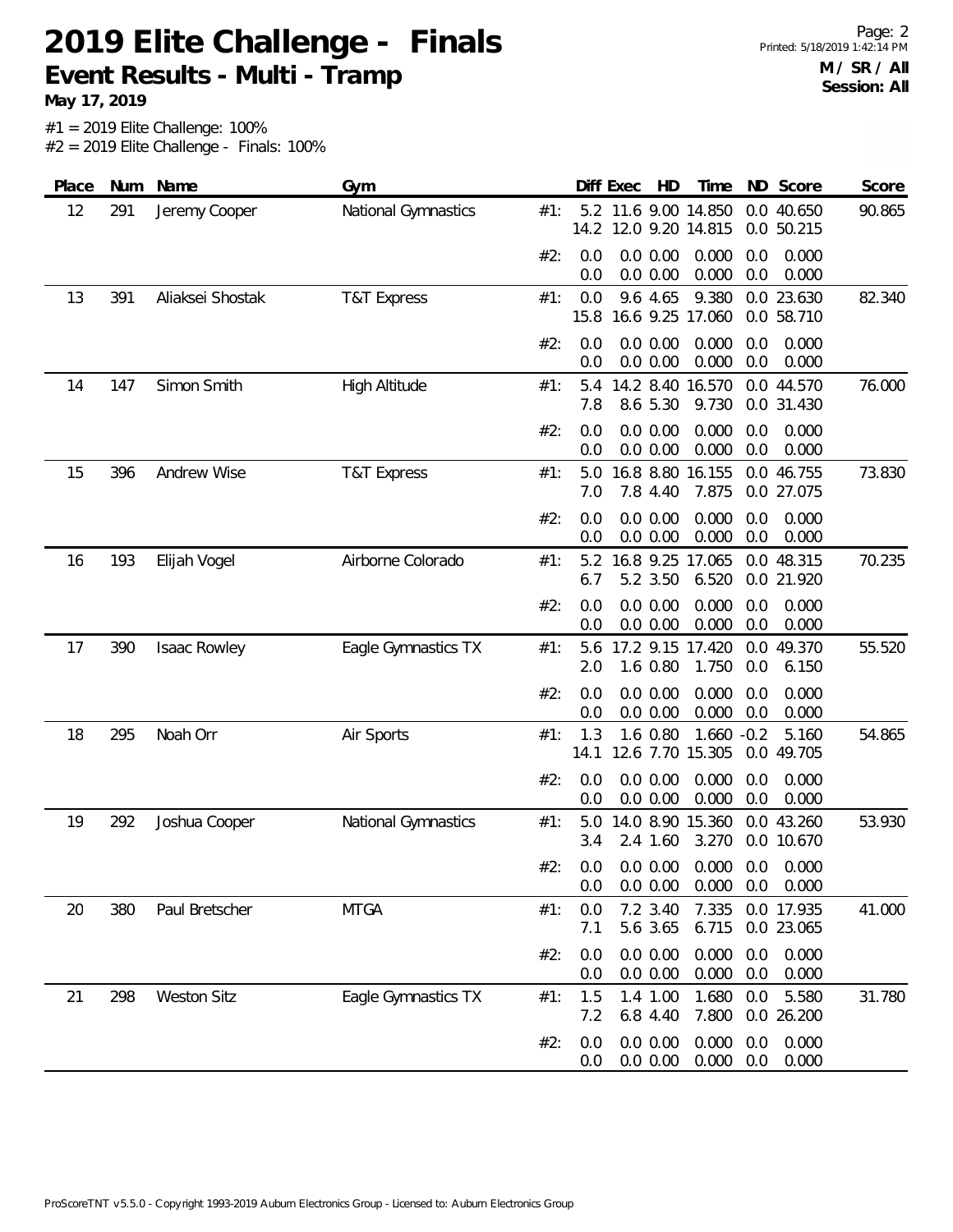**May 17, 2019**

| Place | Num | Name              | Gym                        |     |             | Diff Exec | HD                   | Time                                                      |            | ND Score                 | Score   |
|-------|-----|-------------------|----------------------------|-----|-------------|-----------|----------------------|-----------------------------------------------------------|------------|--------------------------|---------|
| 1     | 350 | Mary Gallagher    | ETA                        | #1: |             |           |                      | 0.0 17.8 9.40 16.275<br>8.7 16.6 8.75 16.020              |            | 0.0 43.475<br>0.0 50.070 | 143.915 |
|       |     |                   |                            | #2: | 8.7<br>0.0  |           | 0.0 0.00             | 17.0 8.80 15.870<br>0.000                                 | 0.0        | 0.0 50.370<br>0.000      |         |
| 2     | 349 | Jessica Francis   | 3T1                        | #1: | 9.6         |           |                      | 0.0 18.0 9.65 15.495<br>14.0 9.15 14.745                  |            | 0.0 43.145<br>0.0 47.495 | 141.005 |
|       |     |                   |                            |     | 0.0         |           | 0.0 0.00             | #2: 10.3 16.0 9.10 14.965<br>0.000                        | 0.0        | 0.0 50.365<br>0.000      |         |
| 3     | 235 | Mya Millikin      | Eagle Gymnastics TX        | #1: |             |           |                      | 0.0 17.8 9.70 14.835 -0.2 42.135<br>10.4 15.2 9.30 14.380 |            | 0.0 49.280               | 139.920 |
|       |     |                   |                            |     | 0.0         |           | 0.0 0.00             | #2: 10.4 15.2 8.85 14.055<br>0.000                        | 0.0        | 0.0 48.505<br>0.000      |         |
| 4     | 209 | Krista McNary     | Gymagic                    | #1: |             |           |                      | 0.0 16.2 9.75 16.010<br>9.6 13.6 8.85 15.400              |            | 0.0 41.960<br>0.0 47.450 | 138.775 |
|       |     |                   |                            |     | 0.0         |           | 0.0 0.00             | #2: 11.0 13.8 9.00 15.565<br>0.000                        | 0.0        | 0.0 49.365<br>0.000      |         |
| 5     | 213 | Sophie Stone      | 3T1                        | #1: |             |           |                      | 0.0 18.4 9.65 14.865<br>9.2 14.0 9.15 14.235              |            | 0.0 42.915<br>0.0 46.585 | 133.590 |
|       |     |                   |                            | #2: | 9.0<br>0.0  |           | 0.0 0.00             | 13.0 8.70 13.390<br>0.000                                 | 0.0        | 0.0 44.090<br>0.000      |         |
| 6     | 355 | Ellie Sousa       | World Elite                | #1: | 0.0<br>12.1 |           |                      | 18.2 9.65 14.915<br>13.8 8.75 13.675                      |            | 0.0 42.765<br>0.0 48.325 | 124.785 |
|       |     |                   |                            | #2: | 7.8<br>0.0  | 10.0 6.15 | 0.0 0.00             | 9.745<br>0.000                                            | 0.0        | 0.0 33.695<br>0.000      |         |
| 7     | 410 | Maia Amano        | <b>MTGA</b>                | #1: |             |           |                      | 0.0 17.4 9.40 15.305<br>13.2 15.6 9.45 14.775             |            | 0.0 42.105<br>0.0 53.025 | 101.090 |
|       |     |                   |                            | #2: | 1.8<br>0.0  |           | 1.6 0.95<br>0.0 0.00 | 1.610<br>0.000                                            | 0.0<br>0.0 | 5.960<br>0.000           |         |
| 8     | 353 | Juliana Okun      | ETA                        | #1: | 0.0<br>8.3  |           |                      | 17.8 9.15 14.935<br>15.2 9.10 14.845                      |            | 0.0 41.885<br>0.0 47.445 | 94.355  |
|       |     |                   |                            | #2: | 1.3<br>0.0  |           | 0.0 0.00             | 1.4 0.80 1.525 0.0<br>0.000                               | 0.0        | 5.025<br>0.000           |         |
| 9     | 352 | Ella Manfre       | Garden State               | #1: | 0.0         |           |                      | 16.8 9.80 15.015<br>8.2 15.6 9.30 14.580                  |            | 0.0 41.615<br>0.0 47.680 | 89.295  |
|       |     |                   |                            | #2: | 0.0<br>0.0  |           | 0.0 0.00<br>0.0 0.00 | 0.000<br>0.000                                            | 0.0<br>0.0 | 0.000<br>0.000           |         |
| 10    | 348 | Maleah Domengeaux | <b>T&amp;T Express</b>     | #1: | 0.0<br>10.0 |           |                      | 18.0 9.80 14.030<br>14.2 9.10 13.745                      |            | 0.0 41.830<br>0.0 47.045 | 88.875  |
|       |     |                   |                            | #2: | 0.0<br>0.0  |           | 0.0 0.00<br>0.0 0.00 | 0.000<br>0.000                                            | 0.0<br>0.0 | 0.000<br>0.000           |         |
| 11    | 113 | Tarynn Van Natta  | <b>Integrity Athletics</b> | #1: | 0.0         |           |                      | 17.0 9.45 14.960<br>9.7 14.2 8.85 14.610                  |            | 0.0 41.410<br>0.0 47.360 | 88.770  |
|       |     |                   |                            | #2: | 0.0<br>0.0  |           | 0.0 0.00<br>0.0 0.00 | 0.000<br>0.000                                            | 0.0<br>0.0 | 0.000<br>0.000           |         |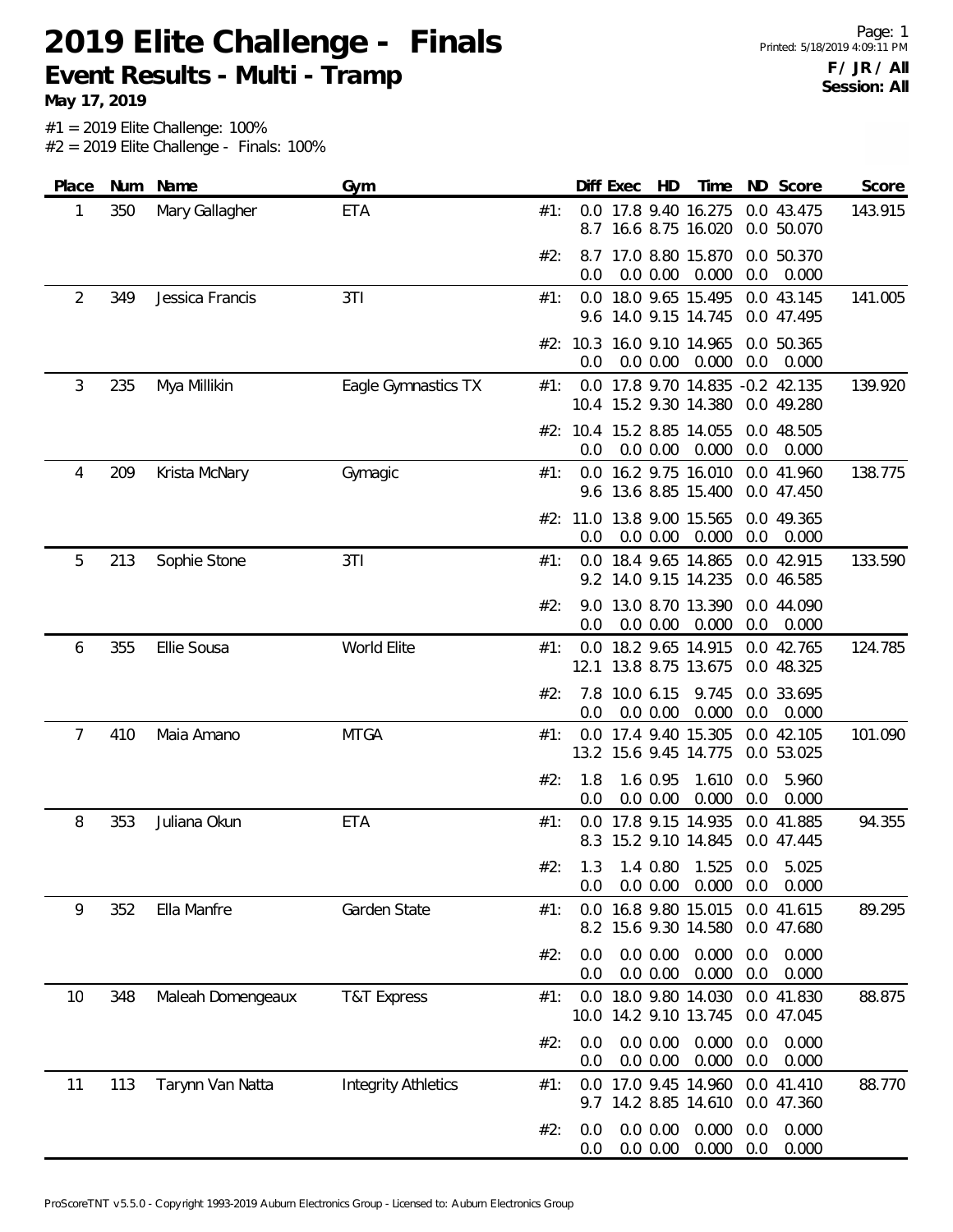Page: 2 Printed: 5/18/2019 4:09:11 PM **F / JR / All Session: All**

**May 17, 2019**

| Place | Num | Name              | Gym                    |     |             | Diff Exec | HD                      | Time                                     |            | ND Score                 | Score  |
|-------|-----|-------------------|------------------------|-----|-------------|-----------|-------------------------|------------------------------------------|------------|--------------------------|--------|
| 12    | 345 | Cecilia Cina      | <b>T&amp;T Express</b> | #1: | 10.0        |           |                         | 0.0 17.0 9.60 14.840<br>14.6 8.80 13.730 |            | 0.0 41.440<br>0.0 47.130 | 88.570 |
|       |     |                   |                        | #2: | 0.0<br>0.0  |           | 0.0 0.00<br>0.0 0.00    | 0.000<br>0.000                           | 0.0<br>0.0 | 0.000<br>0.000           |        |
| 13    | 207 | Andi Holmes       | <b>NVG</b>             | #1: | 0.0<br>9.8  |           |                         | 17.6 9.55 14.770<br>13.8 8.90 14.120     |            | 0.0 41.920<br>0.0 46.620 | 88.540 |
|       |     |                   |                        | #2: | 0.0<br>0.0  |           | $0.0\ 0.00$<br>0.0 0.00 | 0.000<br>0.000                           | 0.0<br>0.0 | 0.000<br>0.000           |        |
| 14    | 212 | Allie Singer      | World Elite            | #1: | 0.0         |           |                         | 17.2 9.00 14.345<br>9.7 15.2 9.05 13.905 |            | 0.0 40.545<br>0.0 47.855 | 88.400 |
|       |     |                   |                        | #2: | 0.0<br>0.0  |           | 0.0 0.00<br>0.0 0.00    | 0.000<br>0.000                           | 0.0<br>0.0 | 0.000<br>0.000           |        |
| 15    | 346 | Zoe Conklin       | Giguere Gymnastics     | #1: | 0.0<br>10.8 |           |                         | 15.8 9.55 14.755<br>13.2 9.20 14.325     |            | 0.0 40.105<br>0.0 47.525 | 87.630 |
|       |     |                   |                        | #2: | 0.0<br>0.0  |           | 0.0 0.00<br>0.0 0.00    | 0.000<br>0.000                           | 0.0<br>0.0 | 0.000<br>0.000           |        |
| 16    | 236 | Aislin Patterson  | <b>MTGA</b>            | #1: | 0.0<br>9.1  |           |                         | 16.8 9.40 14.670<br>14.2 8.80 13.850     |            | 0.0 40.870<br>0.0 45.950 | 86.820 |
|       |     |                   |                        | #2: | 0.0<br>0.0  |           | 0.0 0.00<br>0.0 0.00    | 0.000<br>0.000                           | 0.0<br>0.0 | 0.000<br>0.000           |        |
| 17    | 237 | McKenzie Petrich  | <b>Ultimate Air</b>    | #1: | 0.0<br>8.0  |           |                         | 16.2 9.00 14.890<br>12.2 8.20 13.170     |            | 0.0 40.090<br>0.0 41.570 | 81.660 |
|       |     |                   |                        | #2: | 0.0<br>0.0  |           | 0.0 0.00<br>0.0 0.00    | 0.000<br>0.000                           | 0.0<br>0.0 | 0.000<br>0.000           |        |
| 18    | 175 | Rebecca Kalafatis | Twist and Shout        | #1: | 0.0<br>6.7  |           | 8.0 5.30                | 17.2 9.35 15.120<br>8.575                |            | 0.0 41.670<br>0.0 28.575 | 70.245 |
|       |     |                   |                        | #2: | 0.0<br>0.0  |           | 0.0 0.00<br>0.0 0.00    | 0.000<br>0.000                           | 0.0<br>0.0 | 0.000<br>0.000           |        |
| 19    | 214 | Brooke Warzecha   | Gymagic                | #1: | 0.0<br>5.4  |           | 5.8 3.70                | 17.2 9.50 16.140<br>6.365                |            | 0.0 42.840<br>0.0 21.265 | 64.105 |
|       |     |                   |                        | #2: | 0.0<br>0.0  |           | 0.0 0.00<br>0.0 0.00    | 0.000<br>0.000                           | 0.0<br>0.0 | 0.000<br>0.000           |        |
| 20    | 111 | Kailyn Brzozowski | Tumble Tech            | #1: | 0.0<br>4.6  |           | 5.8 3.60                | 15.2 9.60 15.480<br>6.150                |            | 0.0 40.280<br>0.0 20.150 | 60.430 |
|       |     |                   |                        | #2: | 0.0<br>0.0  |           | 0.0 0.00<br>0.0 0.00    | 0.000<br>0.000                           | 0.0<br>0.0 | 0.000<br>0.000           |        |
| 21    | 316 | Tori Fowler       | Trevinos               | #1: | 0.0<br>2.6  |           | 4.0 2.35                | 17.0 9.40 14.815<br>4.570                |            | 0.0 41.215<br>0.0 13.520 | 54.735 |
|       |     |                   |                        | #2: | 0.0<br>0.0  |           | 0.0 0.00<br>0.0 0.00    | 0.000<br>0.000                           | 0.0<br>0.0 | 0.000<br>0.000           |        |
| 22    | 354 | Mikaela Snider    | Clovis Gymnastics      | #1: | 0.0<br>2.1  |           | 3.2 1.70                | 18.2 9.30 14.810<br>3.090                |            | 0.0 42.310<br>0.0 10.090 | 52.400 |
|       |     |                   |                        | #2: | 0.0<br>0.0  |           | 0.0 0.00<br>0.0 0.00    | 0.000<br>0.000                           | 0.0<br>0.0 | 0.000<br>0.000           |        |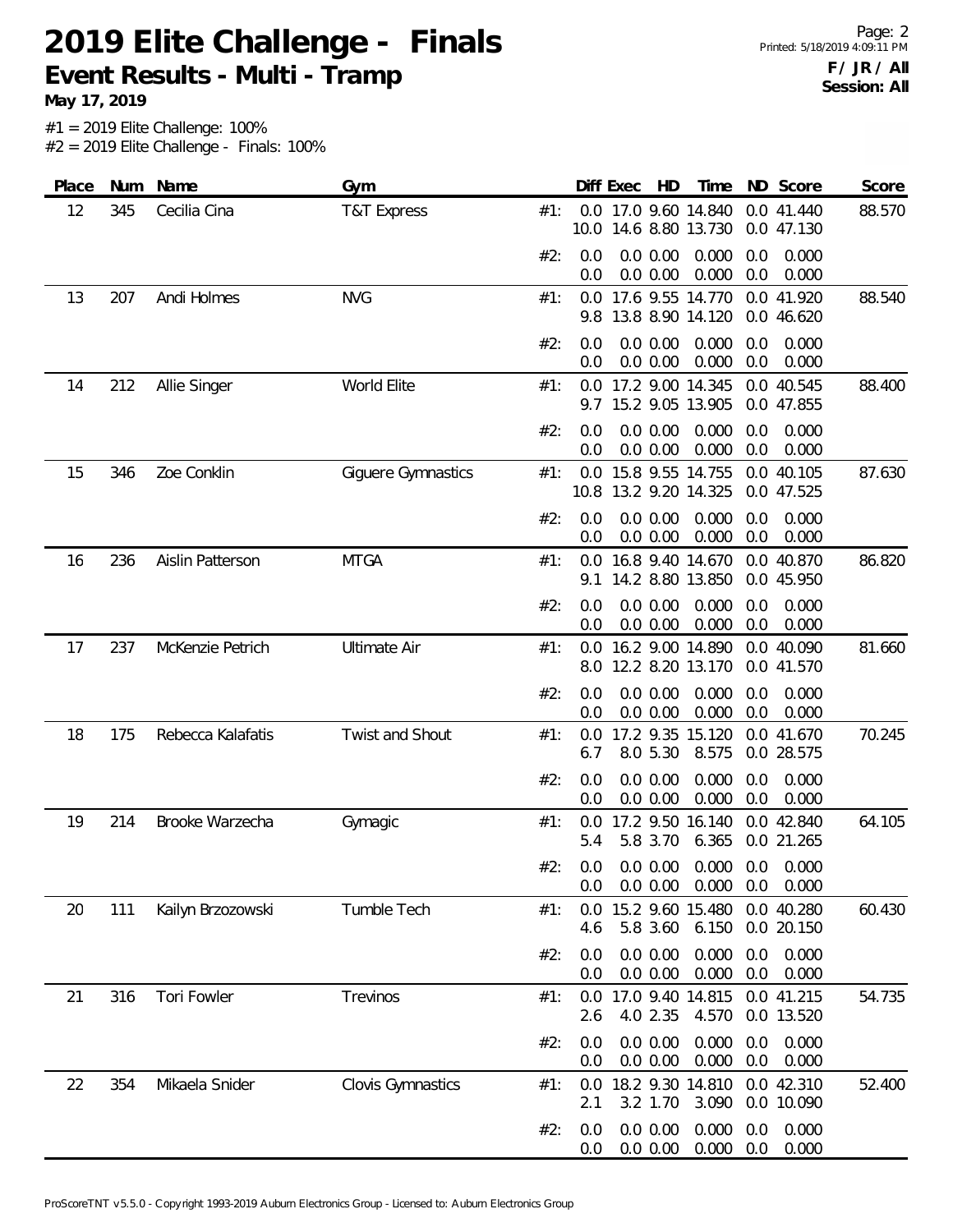Page: 3 Printed: 5/18/2019 4:09:11 PM **F / JR / All Session: All**

**May 17, 2019**

| Place |     | Num Name      | Gym         |     |                      | Diff Exec | HD.                        | Time                                                   |            | ND Score            | Score  |
|-------|-----|---------------|-------------|-----|----------------------|-----------|----------------------------|--------------------------------------------------------|------------|---------------------|--------|
| 23    | 233 | Kyla Larson   | World Elite | #1∶ | $1.5 -$              |           | 1.6 0.90                   | 0.0 17.6 9.25 13.930<br>1.375                          | 0.0        | 0.0 40.780<br>5.375 | 46.155 |
|       |     |               |             | #2: | 0.0<br>$0.0^{\circ}$ |           | $0.0\,0.00$<br>$0.0\,0.00$ | 0.000<br>0.000                                         | 0.0<br>0.0 | 0.000<br>0.000      |        |
| 24    | 204 | Cammie Cooper | TEG         | #1: | $1.5 -$              |           |                            | 0.0 15.8 9.35 13.465 0.0 38.615<br>1.4 1.00 1.480 -0.2 |            | 5.180               | 43.795 |
|       |     |               |             | #2: | $0.0^{\circ}$<br>0.0 |           | $0.0\,0.00$<br>$0.0\,0.00$ | 0.000<br>0.000                                         | 0.0<br>0.0 | 0.000<br>0.000      |        |
| 25    | 315 | Miah Bruns    | Twiststars  | #1: | 0.0<br>0.0           |           | $0.0\,0.00$<br>$0.0\,0.00$ | 0.000<br>0.000                                         | 0.0<br>0.0 | 0.000<br>0.000      | 0.000  |
|       |     |               |             | #2: | $0.0^{\circ}$<br>0.0 |           | $0.0\,0.00$<br>0.0 0.00    | 0.000<br>0.000                                         | 0.0<br>0.0 | 0.000<br>0.000      |        |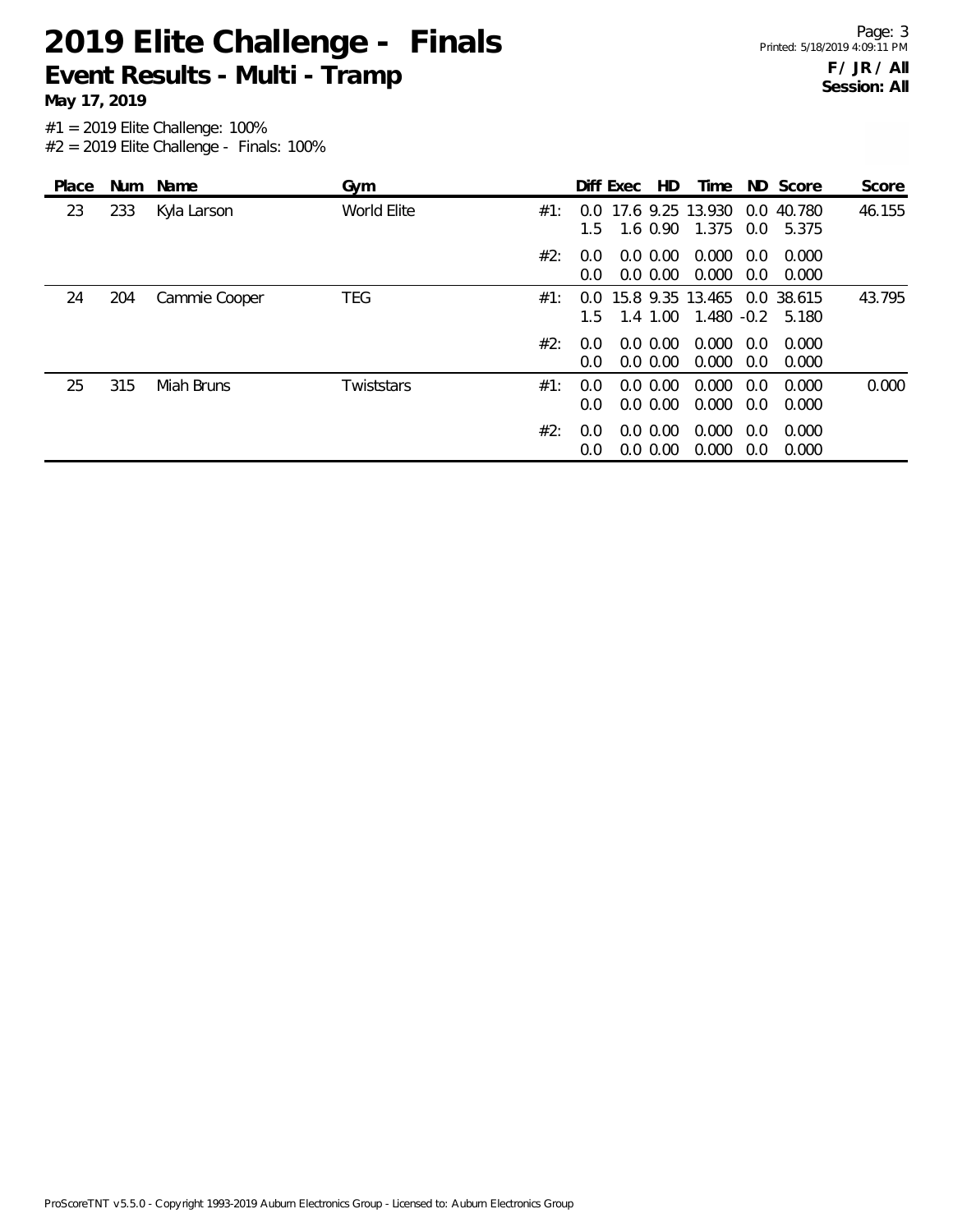**May 17, 2019**

| Place | Num | Name                 | Gym                        |     | Diff Exec       | HD                                                   | Time           |            | ND Score                 | Score   |
|-------|-----|----------------------|----------------------------|-----|-----------------|------------------------------------------------------|----------------|------------|--------------------------|---------|
| 1     | 379 | Nicole Ahsinger      | T&T Express                | #1: |                 | 5.0 16.6 9.20 16.425<br>13.9 15.2 9.40 15.555        |                |            | 0.0 47.225<br>0.0 54.055 | 154.420 |
|       |     |                      |                            |     | 0.0             | #2: 13.9 15.0 9.25 14.990<br>0.0 0.00                | 0.000          | 0.0        | 0.0 53.140<br>0.000      |         |
| 2     | 384 | Ellen Heinen         | <b>T&amp;T Express</b>     | #1: |                 | 4.6 17.4 9.35 15.980<br>14.0 15.2 9.25 14.865        |                |            | 0.0 47.330<br>0.0 53.315 | 153.680 |
|       |     |                      |                            |     | 0.0             | #2: 14.0 15.0 9.30 14.735<br>0.0 0.00                | 0.000          | 0.0        | 0.0 53.035<br>0.000      |         |
| 3     | 381 | Charlotte Drury      | World Elite                | #1: |                 | 4.6 17.4 9.60 16.910<br>11.9 15.0 8.95 15.750        |                |            | 0.0 48.510<br>0.0 51.600 | 152.130 |
|       |     |                      |                            |     | 0.0             | #2: 13.5 14.4 8.50 15.820 -0.2 52.020<br>0.0 0.00    | 0.000          | 0.0        | 0.000                    |         |
| 4     | 191 | Jessica Stevens      | <b>Fairland Gymnastics</b> | #1: |                 | 5.4 16.4 9.45 16.860<br>12.7 12.6 8.70 16.045        |                |            | 0.0 48.110<br>0.0 50.045 | 152.040 |
|       |     |                      |                            |     | 0.0             | #2: 14.4 13.8 9.60 16.085<br>0.0 0.00                | 0.000          | 0.0        | 0.0 53.885<br>0.000      |         |
| 5     | 408 | Kayttie Nakamura     | <b>MTGA</b>                | #1: |                 | 5.8 16.0 9.30 15.175<br>14.2 13.6 9.65 14.405        |                |            | 0.0 46.275<br>0.0 51.855 | 150.405 |
|       |     |                      |                            |     | 0.0             | #2: 14.2 14.0 9.70 14.375<br>0.0 0.00                | 0.000          | 0.0        | 0.0 52.275<br>0.000      |         |
| 6     | 395 | Sarah Webster        | T&T Express                | #1: |                 | 4.6 17.0 9.00 16.675<br>13.3 11.8 9.05 15.270        |                |            | 0.0 47.275<br>0.0 49.420 | 148.920 |
|       |     |                      |                            |     | #2: 13.1<br>0.0 | 14.2 9.35 15.575<br>0.0 0.00                         | 0.000          | 0.0        | 0.0 52.225<br>0.000      |         |
| 7     | 388 | Alyssa Oh            | World Elite                | #1: |                 | 4.9 15.4 9.15 16.100<br>13.1 13.4 8.75 15.245        |                |            | 0.0 45.550<br>0.0 50.495 | 147.735 |
|       |     |                      |                            |     | 0.0             | #2: 12.7 14.6 9.20 15.190<br>0.0 0.00                | 0.000          | 0.0        | 0.0 51.690<br>0.000      |         |
| 8     | 409 | <b>Sydney Senter</b> | <b>MTGA</b>                | #1: | 3.8             | 16.6 9.65 15.770<br>11.7 14.2 9.20 15.070            |                |            | 0.0 45.820<br>0.0 50.170 | 144.965 |
|       |     |                      |                            |     | 0.0             | #2: 11.0 14.2 8.75 15.025 0.0 48.975<br>0.0 0.00     | 0.000          | 0.0        | 0.000                    |         |
| 9     | 393 | Susan Stringfellow   | Eagle Gymnastics TX        | #1: |                 | 4.9 15.0 9.35 15.805<br>11.7 13.8 8.80 15.100        |                |            | 0.0 45.055<br>0.0 49.400 | 94.455  |
|       |     |                      |                            | #2: | 0.0<br>0.0      | 0.0 0.00<br>0.0 0.00                                 | 0.000<br>0.000 | 0.0<br>0.0 | 0.000<br>0.000           |         |
| 10    | 190 | Olivia Simpson       | Air Extreme                | #1: | 11.5            | 4.9 15.2 8.95 15.400<br>12.8 9.40 15.160 -0.6 48.260 |                |            | 0.0 44.450               | 92.710  |
|       |     |                      |                            | #2: | 0.0<br>0.0      | 0.0 0.00<br>0.0 0.00                                 | 0.000<br>0.000 | 0.0<br>0.0 | 0.000<br>0.000           |         |
| 11    | 389 | Casey Primiano       | ETA                        | #1: | 3.3             | 16.2 9.00 15.480<br>10.4 14.4 9.10 14.200            |                |            | 0.0 43.980<br>0.0 48.100 | 92.080  |
|       |     |                      |                            | #2: | 0.0<br>0.0      | 0.0 0.00<br>0.0 0.00                                 | 0.000<br>0.000 | 0.0<br>0.0 | 0.000<br>0.000           |         |